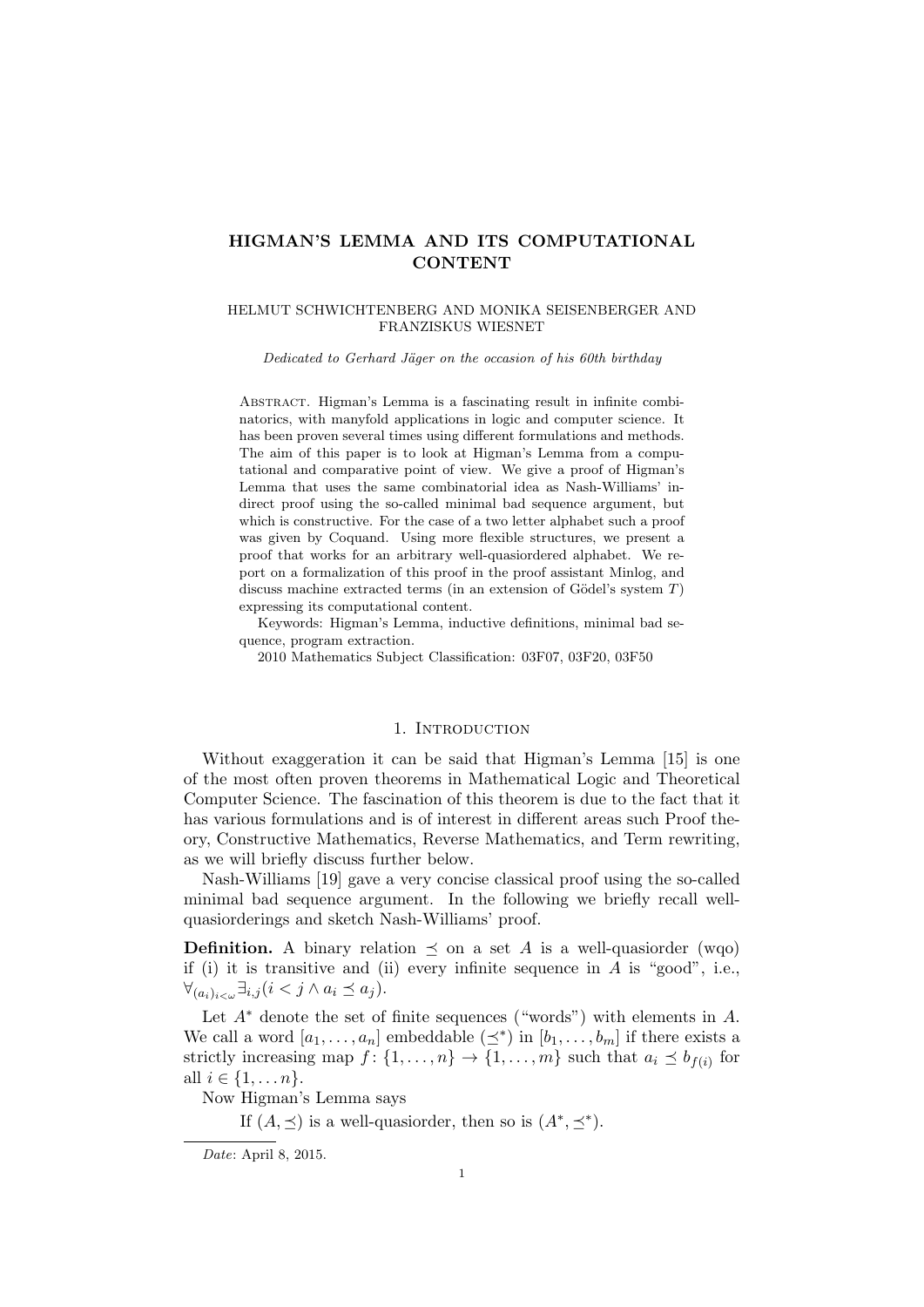Nash-Williams' proof proceeds as follows. That a bad sequence of words, i.e., a sequence that is not good, is impossible is basically a consequence of two facts: (a) for each bad sequence exists a bad sequence with is smaller in a lexicographical sense, and (b), if there exists a bad sequence, then exists also a minimal bad sequence with respect to this lexicographical order. We give the proof in more detail:

- (1) In order to show "wqo  $(A, \preceq)$  implies wqo  $(A^*, \preceq^*)$ " assume for contradiction that there is a bad sequence of words in  $A^*$ .
- (2) Among all infinite bad sequences of words we choose (using classical dependent choice) a minimal bad sequence, i.e., a sequence  $(w_i)_{i\lt\omega}$ , such that, for all  $n, w_0, \ldots, w_n$  starts an infinite bad sequence, but  $w_0, \ldots, w_{n-1}, v$ , where v is a proper initial segment of  $w_n$ , does not.
- (3) Since for all  $i w_i \neq [$ , let  $w_i = a_i * v_i$ . By Ramsey's theorem and the fact that our alphabet  $A$  is a well-quasionder, there exists an infinite subsequence  $a_{\kappa_0} \preceq a_{\kappa_1} \preceq \cdots$  of the sequence  $(a_i)_{i < \omega}$ . This also determines a corresponding sequence  $w_0, \ldots, w_{\kappa_0-1}, v_{\kappa_0}, v_{\kappa_1}, \ldots$
- (4) The sequence  $w_0, \ldots, w_{\kappa_0-1}, v_{\kappa_0}, v_{\kappa_1}, \ldots$  must be bad (otherwise also  $(w_i)_{i\leq \omega}$  would be good), but this contradicts the minimality in (2).

The computational content of Nash-Williams' proof was first investigated by Murthy [17], by applying Friedman's A-translation in the interactive theorem prover NuPRL to the classical proof. Murthy represented functions as relations to eliminate choice, and used second order classical logic. However, due to the size of the translated proof and program, the resulting program could only be run on trivial input. In [29], the second author formalized Nash-Williams' proof in the proof assistant Minlog, by applying a refined version of the A-translation and, contrary to Murthy, not eliminating the axiom of classical dependent choice, but rather adding computational content to it using bar recursion. This resulted in a considerable smaller extracted program, but still with infeasible run-times due to the eager evaluation strategy of Minlog's term language. Reasonable results have been only obtained recently thanks to a Minlog extension which translates extracted terms to Haskell. Other formalizations of the classical proof include Herbelin's formalization of Murthy's A-translated proof in Coq [14] and Sternagel's formalization of Nash-Williams' proof in Isabelle [30] which also provides a proof of Kruskal's theorem. However, [30] does not include the extraction of a program. Recently, Powell [21] applied Gödel's Dialectica Interpretation to this proof. The interpretation yields a program, but no formalization has been provided so far.

In this paper, we aim at a constructive proof (without choice) which has the same underlying construction as Nash-Williams' proof but allows us to directly read off the program. For a  $\{0,1\}$ -alphabet such a proof was given by Coquand and Fridlender [6, 7]. Here we provide a proof and a formalization for full Higman's Lemma, and also discuss how this proof is related to other constructive proofs. The paper is organized as follows: We give a constructive reformulation of Nash-Williams' proof in Section 2 and comment on its formalization in Section 3. In Section 4 we spell out the computational content of some of the proofs. Each time it comes in the form of a term (in an extension  $T^+$  of Gödels T) machine extracted from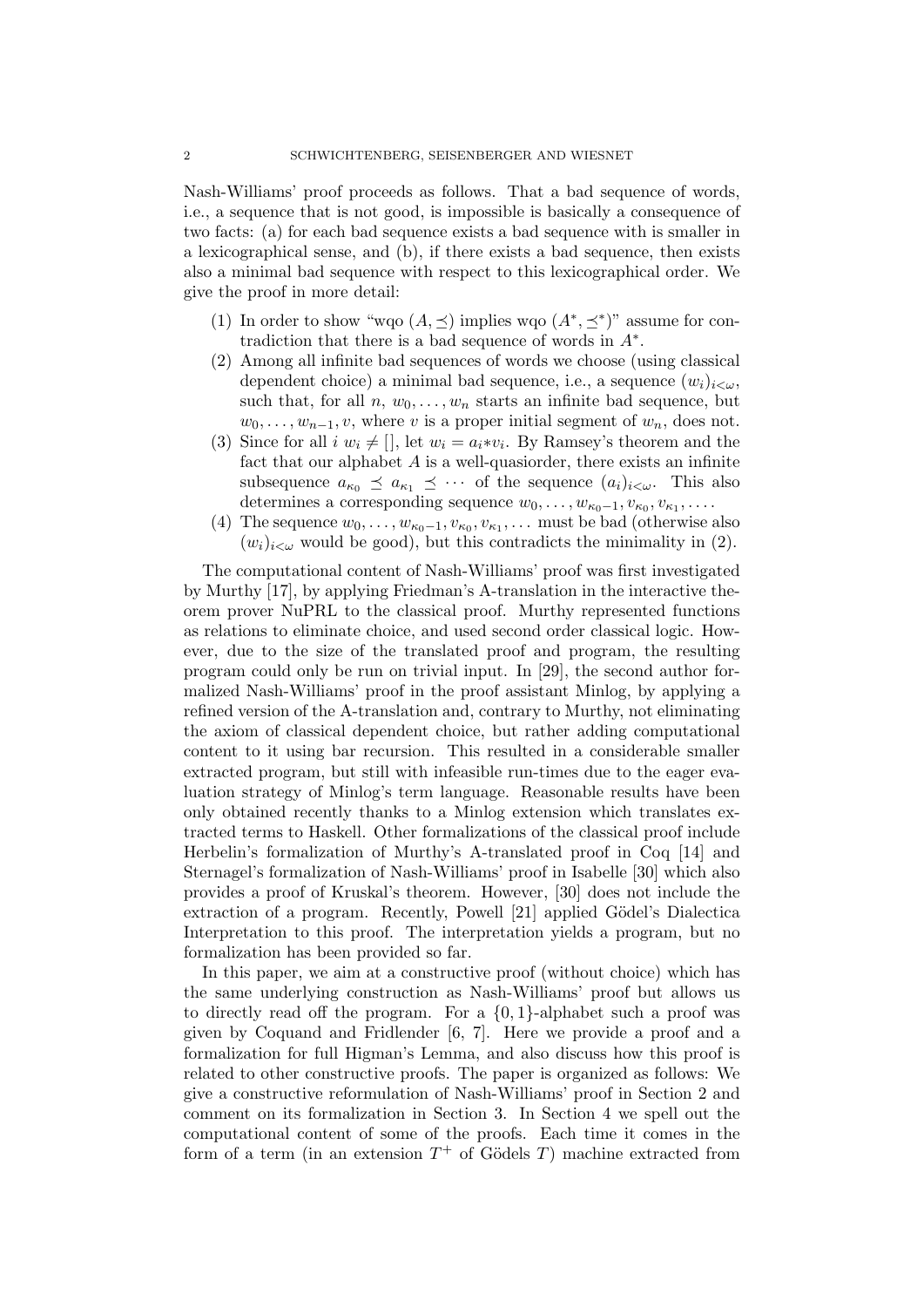a formalization of the respective proof. We give an overview on existing formalizations of the Coquand/Fridlender proof at the end of Section 2 and add a comparison with other constructive proofs in Section 5.

Acknowledgement. We would like to thank Daniel Fridlender and Iosif Petrakis for helpful contributions and comments.

## 2. A constructive reformulation of Nash-Williams' proof

The objective of this section is to present a constructive proof of Higman's Lemma that uses the same combinatorial idea as Nash-Williams' classical proof and generalizes the proof by Coquand and Fridlender. Such a proof (without formalization) has been given in [27]. However, if one is interested in the computational content one has to reformulate this proof and to change it at various places to make the computational content visible (see also the remark at the end of this section). We use an inductive characterization of a binary relation satisfying condition (ii) in the definition of a well-quasiorder; such relations have been called "almost full" in [33]. Our characterization is via a "bar" predicate which comes in two variants, one for the alphabet and one for words, see below for a definition. Thus, the statement we are going to prove is

$$
BarA_{\preceq}[] \to BarW_{\preceq}[].
$$

Throughout the whole paper we assume  $\preceq$  to be a binary relation on a set A which is decidable in the sense that it is given by a binary total function into the booleans; transitivity will not be needed. It suffices to let  $A$  be the set of natural numbers. Most of our notions will depend on the  $\prec$ -relation. However, we usually suppress this dependence, since  $\preceq$  will be kept fixed most of the time.

# Notation. We use

 $a, b, \ldots$  for letters, i.e., elements of a  $A$ ,  $as, bs, \ldots$  for finite sequences of letters, i.e., elements of  $A^*$ ,  $v, w, \ldots$  for words, i.e., elements of  $A^*$ ,  $vs, ws, \ldots$  for finite sequences of words, i.e., elements of  $A^{**}$ .

**Definition** (Higman embedding, inductive). The embedding relation  $\prec^*$  on A∗ is defined inductively by the following axioms (written as rules):

> $[$   $\preceq^*$   $[$   $]$  $v \preceq^* w$  $v \preceq^* a * w$  $a \preceq b \quad v \preceq^* w$ a∗v  $\preceq^*$  b∗w

where ∗ denotes the cons operation on lists.

Definition. GoodA as expresses that a finite sequence as of letters is good; note that finite sequences grow to the left, i.e., a finite sequence is *good* if there are two elements such that the one to the left is larger than or equal to w.r.t.  $\preceq$  to the one on the right. A sequence is called *bad* if it is not good. Furthermore, we use

$$
Ge_{\exists}(a, as) := \exists_{i < |as|} a \succeq (as)_i,
$$
  
\n
$$
Ge_{\forall}(a, as) := \forall_{i < |as|} a \succeq (as)_i,
$$
  
\n
$$
Ge_{\exists\forall}(a, ws) := \exists_{i < |ws|} \forall_{j < |(ws)_i|} a \succeq (ws)_{i,j}.
$$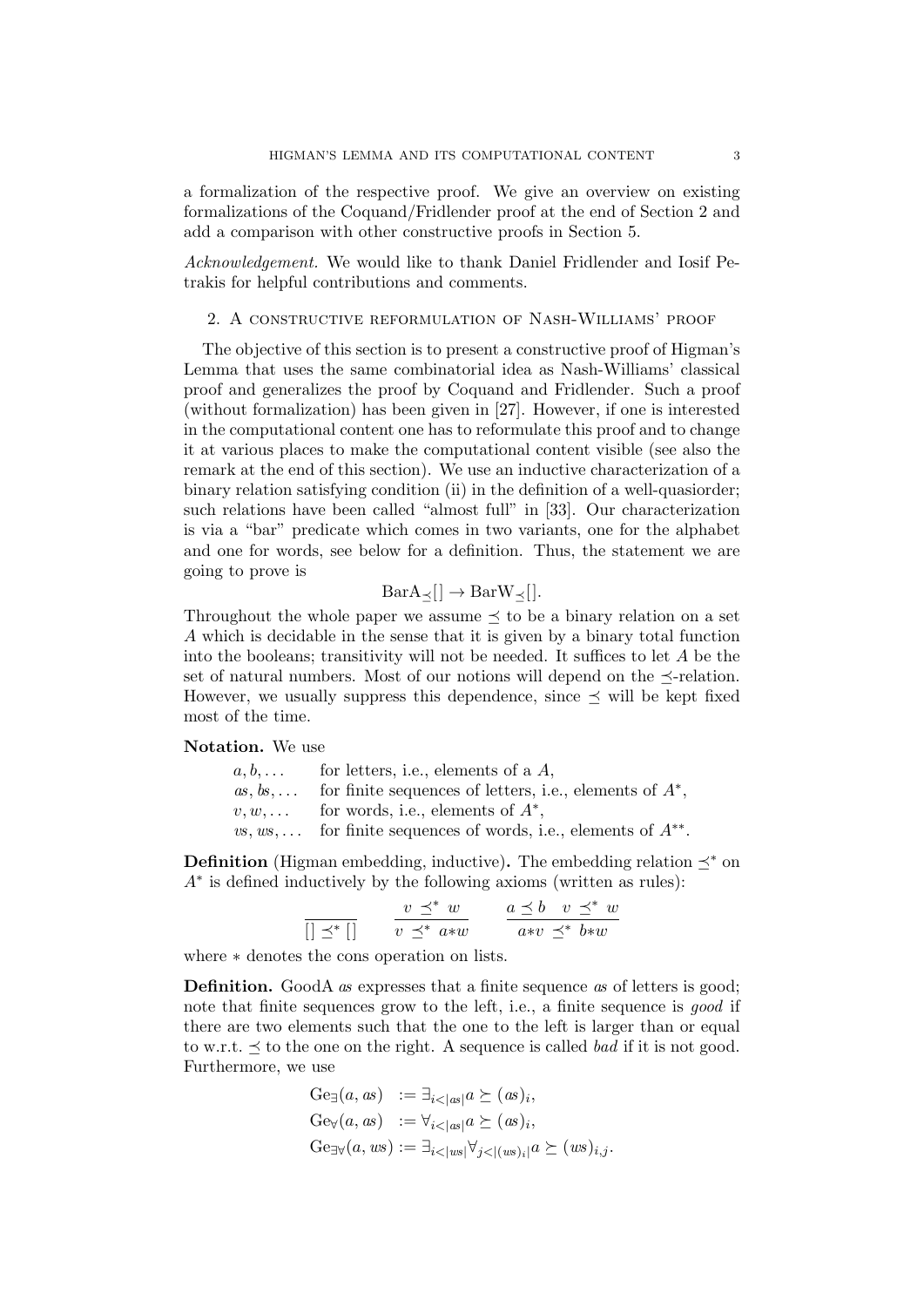A finite sequence  $as = [a_{n-1},..,a_0]$  is *decreasing* if  $a_j \succeq a_i$  whenever  $j \geq i$ . Further, BSeq as determines the "first" bad subsequence occurring in as:

BSeq [] := []  
\n
$$
BSeq(a*as) := \begin{cases} a*BSeq \ as & \text{if } \neg Ge_{\exists}(a, as), \\ BSeq \ as & \text{otherwise.} \end{cases}
$$

**Definition.** We inductively define a set BarA  $\subseteq A^*$  by the following rules:

$$
\frac{\text{GoodA} \text{ as}}{\text{BarA} \text{ as}} \qquad \frac{\forall_a \text{BarA} \text{ } a \ast \text{ as}}{\text{BarA} \text{ } \text{ as}}.
$$

BarWws is defined similarly, using the corresponding GoodWws. However, since GoodW is a predicate on words, it refers to the embedding relation  $\preceq^*$  on  $A^*$  rather than  $\preceq$  directly.

As in the end we are interested in getting a program that for any sequence of words yields witnesses that this sequence is good we also prove the following.

Proposition (BarWToGoodInit). BarW[] implies that every infinite sequence of words has a good initial segment.

*Proof.* Let f be a variable of type  $nat=$ >list nat. We show, more generally,

$$
\forall_{ws,f,n}(\text{BarW }ws \to \text{Rev}(\bar{f}n) = ws \to \exists_m \text{GoodW}(\text{Rev}(\bar{f}m)))
$$

by induction on BarW. The proposition then follows with  $ws = []$ .

1. Good W  $ws$ . Assume that there are an infinite sequence  $f$  and a number n such that  $\text{Rev}(\bar{f}_n) = ws$  (i.e.,  $[f(n-1), \ldots, f_0] = ws$ ). Since ws is good, we can take m to be n.

2. Using the induction hypothesis

$$
\forall_{w,f,n}(\text{Rev}(\bar{f}n) = w \cdot ws \to \exists_m \text{GoodW}(\text{Rev}(\bar{f}m)))
$$

with fn, f and  $n+1$ , we only have to prove  $\text{Rev}(\bar{f}(n+1)) = f_n * w s$ , which follows from  $\text{Rev}(fn) = ws$ .

Note that the reverse direction expresses a form of bar induction. However, for the proof below the present direction suffices.

In the following we want to first highlight the idea behind the constructive proof. This is best done by showing how the steps  $(1)-(4)$  in the proof of Nash-Williams given in the introduction are dealt with in the inductive proof.

- (1) Prove inductively "BarA  $[] \rightarrow$  BarW $[]$ ".
- (2) The minimality argument will be replaced by structural induction on words.
- (3) Given a sequence  $ws = [w_n, \ldots, w_0]$  s.t.  $w_i = a_i * v_i$ , we are interested in all decreasing subsequences  $[a_{\kappa_l}, \ldots, a_{\kappa_0}]$  of maximal length and their corresponding sequences  $v_{\kappa_l}, \ldots, v_{\kappa_0}, w_{\kappa_0-1}, \ldots, w_0$ . The sequences  $[a_{\kappa_l}, \ldots, a_{\kappa_0}]$  form a forest. In the proof these sequences will be computed by the procedure Forest which takes  $ws$  as input and yields a forest labeled by pairs in  $A^{**} \times A^*$ . In the produced forest the right-hand components of each node form such a descending subsequence  $[a_{\kappa_i}, \ldots, a_{\kappa_0}]$  and the corresponding left-hand component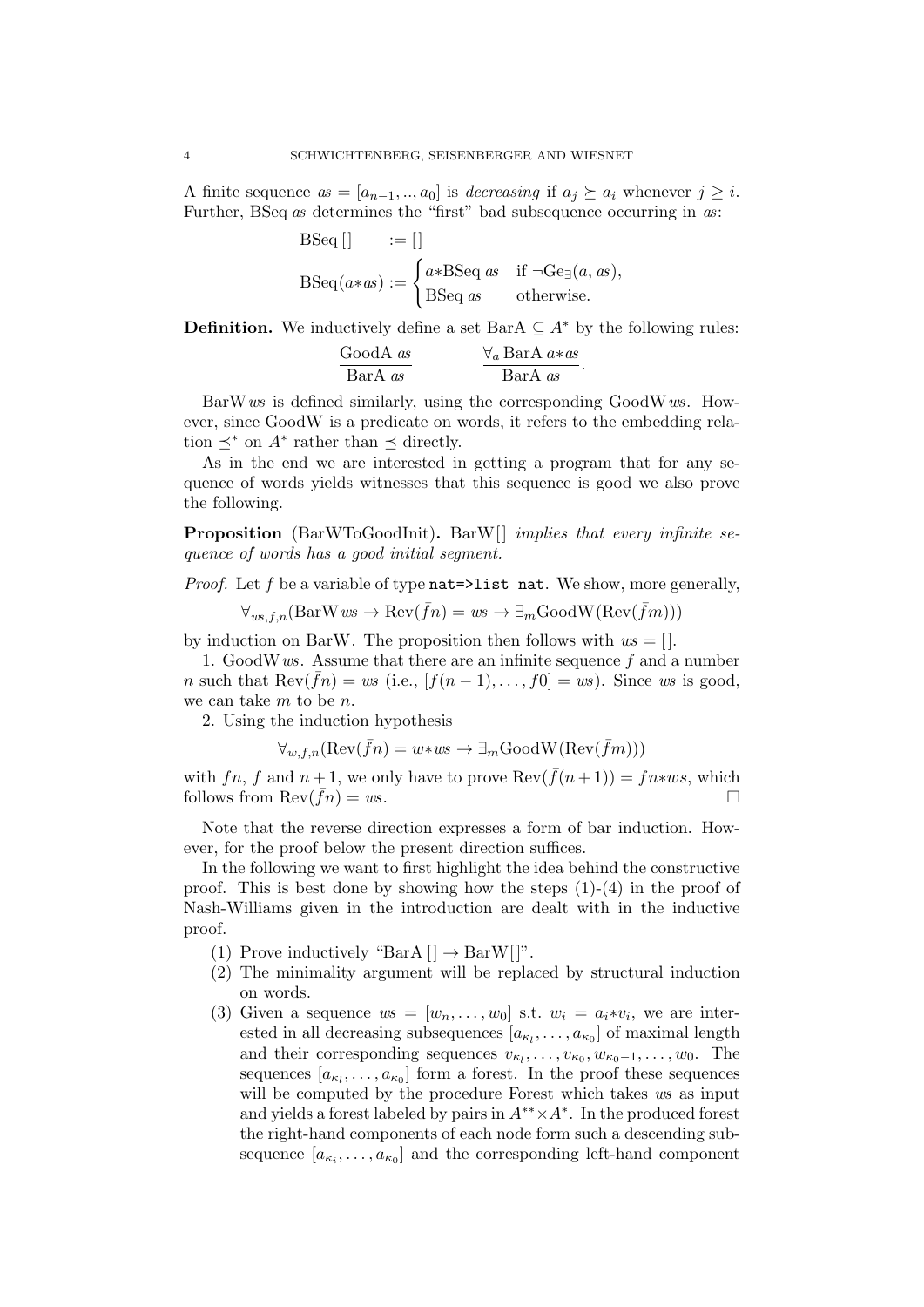consists of the sequence  $[v_{\kappa_i}, \ldots, v_{\kappa_0}, w_{\kappa_0-1}, \ldots, w_0]$ . If we extend the sequence ws to the left by a word  $a*v$ , then in the existing forest either new nodes, possibly at several places, are inserted, or a new singleton tree with root node  $\langle v*ws, [a]\rangle$  is added. Now the informal idea of the inductive proof is: if in Forestws new nodes cannot be inserted infinitely often (without ending up with a good left-hand component in a node) and if also new trees cannot be added infinitely often, then ws can not be extended badly infinitely often. Formally, this will be captured by the statement:

 $\forall_{ws}(\text{BarW}(\text{BSeq}(\text{Heads }ws)) \rightarrow \text{BarF}(\text{Forest }ws) \rightarrow \text{BarW }ws).$ 

(4) The first part of item (4) corresponds to GoodWForestToGoodW.

Definition. For a finite sequence ws of words let Heads ws denote the finite sequence consisting of the starting letters of the non-empty words. We call a finite sequence ws of words admissible (Adm ws) if each word in ws is non-empty.

**Notation.** We use t for elements in  $T(A^{**} \times A^*)$ , i.e., trees labeled by pairs in  $A^{**} \times A^*$ , and ts, ss for elements in  $(T(A^{**} \times A^*))^*$ , i.e., forests. The tree with root  $\langle ws, as \rangle$  and list of subtrees ts is written  $\langle ws, as \rangle$ ts. We use the destructors Left and Right for pairs and the destructors Root and Subtrees for trees. For better readability we set:

| Newtree $\langle ws, as \rangle$                                                                                                        | $:= \langle ws, as \rangle[,$                |
|-----------------------------------------------------------------------------------------------------------------------------------------|----------------------------------------------|
| Roots $[t_{n-1},\ldots,t_0]$                                                                                                            | $:=$ [Root $t_{n-1}, \ldots$ , Root $t_0$ ], |
| Lefts $[\langle vs_{n-1}, as_{n-1} \rangle, \ldots, \langle vs_0, as_0 \rangle] := [vs_{n-1}, \ldots, vs_0],$                           |                                              |
| Rights $[\langle vs_{n-1}, \alpha s_{n-1} \rangle, \ldots, \langle vs_0, \alpha s_0 \rangle] := [ \alpha s_{n-1}, \ldots, \alpha s_0].$ |                                              |

**Definition.** Let  $ws \in A^{**}$  be a sequence of words. Then Forest  $ws \in A^{**}$  $(T(A^{**} \times A^*))^*$  is recursively defined by

Forest  $[$   $] := [$   $]$ , Forest  $[]$ ∗ws := Forest ws,  $\text{Forest}(a*v)*ws :=$  $\int$ InsertF(Forest ws, v, a) if Ge<sub>∃</sub>(a, BSeq(Heads ws)), Newtree  $\langle v*ws, [a] \rangle *$ (Forest ws) otherwise

where

$$
InsertF(ts, v, a) := map \left(\lambda_t \left[\begin{array}{cc} \text{if} & \text{Ge}_{\forall}(a, \text{Right} \,(\text{Root } t)) \\ & \text{InsertT}(t, v, a) \\ t \end{array}\right]\right) \text{ is}
$$

and

InsertT(
$$
\langle vs, as' \rangle ts, v, a
$$
) :=  
\n
$$
\begin{cases}\n\langle vs, as' \rangle InsertF(ts, v, a) & \text{if Ge}_{\exists \forall}(a, Rights(Roots ts)) \\
\langle vs, as' \rangle (Newtree \langle v*vs, a*as' \rangle * ts) & \text{otherwise.} \n\end{cases}
$$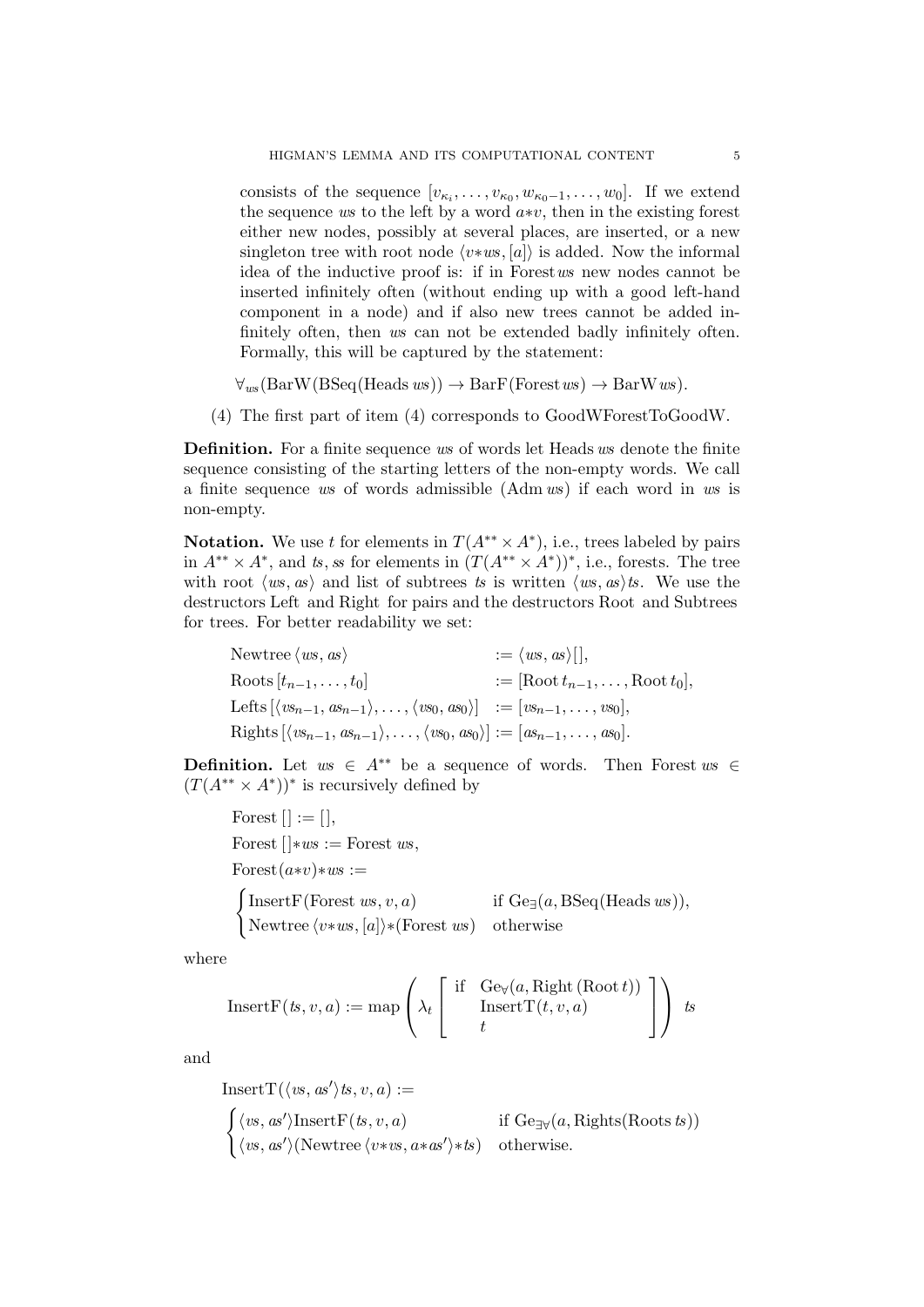**Example.** Take as (almost full) relation the natural numbers with  $\leq$ . For better readability we use underlining rather than parentheses to indicate a list. We will only use one-digit numbers, hence every digit stands for a natural number. Then Forest[28, 421, 69, 35] is

$$
([8, 421, 69, 35], 2) \qquad \frac{([21, 5], 43) \qquad ([9, 5], 63)}{([5], 3)}
$$

and Forest[52, 28, 421, 69, 35] is

$$
\frac{([2, 8, 421, 69, 35], 52)}{([8, 421, 69, 35], 2)}
$$
\n
$$
\frac{([2, 21, 5], 543)}{([21, 5], 43)}
$$
\n
$$
\frac{([9, 5], 63)}{([5], 3)}
$$

If we "project" each node to its right-hand-side we obtain

$$
\frac{43}{2} \quad \frac{63}{3} \quad \text{and} \quad \frac{52}{2} \quad \frac{\frac{543}{43}}{\frac{3}{2}}
$$

The leaves of e.g. the final tree are the maximal decreasing subsequences of the heads [52463] of [52, 28, 421, 69, 35]. Recall that the left-hand-side of each leaf consists of the sequence  $[v_{\kappa_i}, \ldots, v_{\kappa_0}, w_{\kappa_0-1}, \ldots, w_0]$ , and its right-handside is the maximal descending subsequence  $[a_{\kappa_i}, \ldots, a_{\kappa_0}]$  of  $[a_n, \ldots, a_0]$ . In the example the leaf  $([2, 8, 421, 69, 35, ], 52)$  has exactly this form:  $52$  is a maximal descending subsequence of  $52463$ ,, and we have  $[52, 28, 421, 69, 35]$  $[(5 * 2), (2 * 8), 421, 69, 35].$ 

**Definition.** Let  $t \in T(A^{**} \times A^*)$ . Then t is a tree with a good leaf (GLT t) if there is a leaf with a good left side. We inductively define the predicate Bar $F \subseteq (T(A^{**} \times A^*))^*$  by the rules

$$
\frac{\text{GLT}(ts)_i}{\text{BarF}ts} \quad \frac{\forall_{a,v}(\text{Ge}_{\exists \forall}(a, \text{Right}( \text{Roots } ts)) \rightarrow \text{BarF}(\text{InsertF}(ts, v, a)))}{\text{BarF}ts}
$$

Lemma (GoodWProjForestToGoodW, BSeqHeadsEqRhtsRootsForest).

(a)  $\forall_{ws,i} (i < \text{Lh} \, ws \rightarrow \text{GLT}(\text{Forest} \, ws)_i \rightarrow \text{GoodW} \, ws).$ 

(b)  $\forall_{ws} (Adm \, ws \rightarrow BSeq(Heads \, ws) = Heads(Rights(Roots (Forest \, ws))))$ .

Proof. Both parts follow from the construction of Forest; the proof of (a) is rather laborious and involves a number of auxiliary notions. However, since we are mainly interested in computational content and this lemma has none, we do not give details.

#### Lemma (BarFNil, BarFAppd).

 $(a)$  BarF[].

(b)  $\forall_{t,ts} (\text{BarF}[t] \rightarrow \text{BarF}ts \rightarrow \text{BarF}t$ \*ts).

*Proof.* (a)  $BarF[$  follows from the second rule of the definition of BarF, using ex-falso-quodlibet.

(b) This assertion holds since InsertF is defined by a map operation. In more detail, using  $#$  for the concatenation of two lists, we prove

 $\forall_{ts}(\text{BarF}ts \rightarrow \forall_{ss}(\text{BarF}ss \rightarrow \text{BarF}ts\#ss))$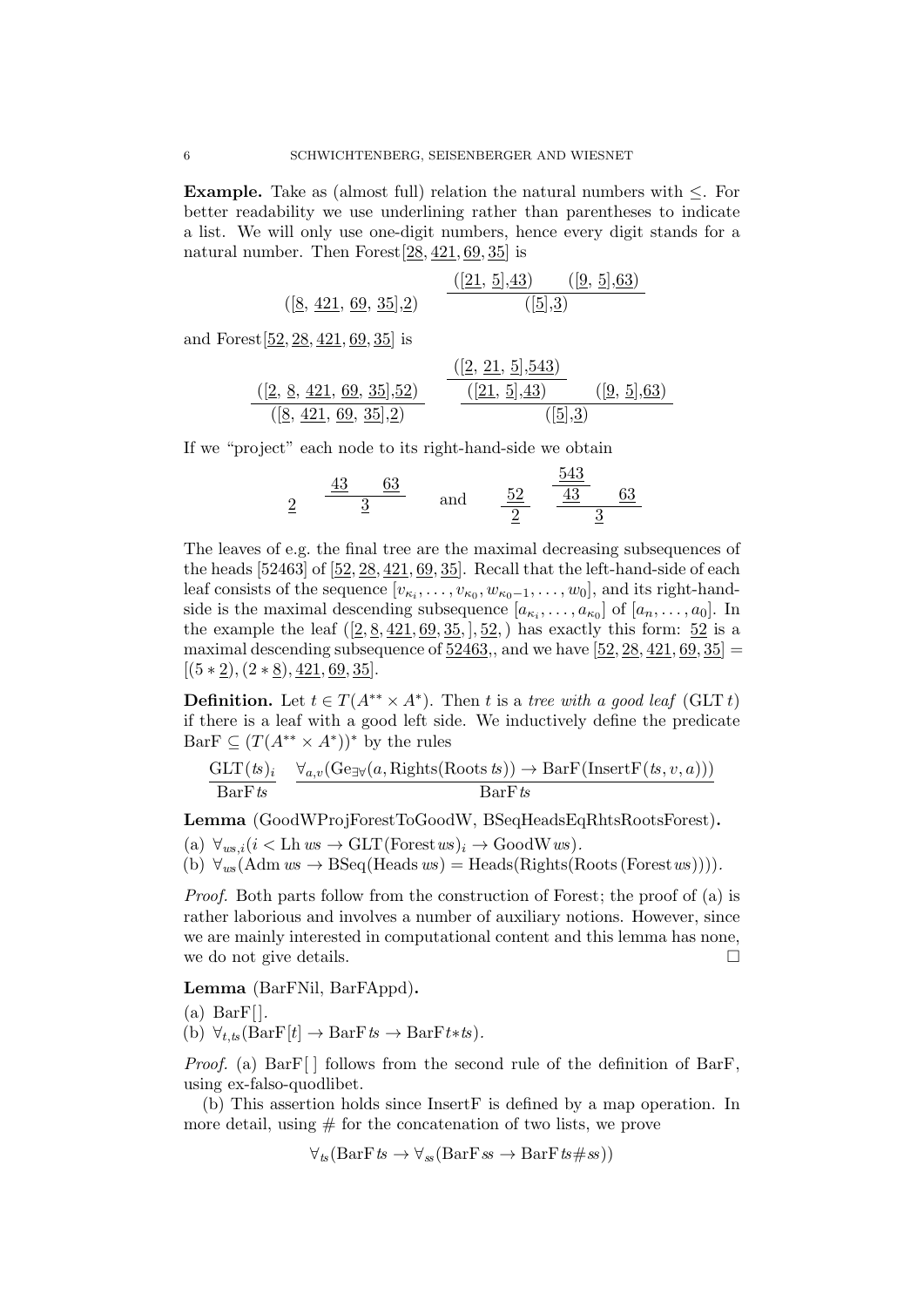by induction on BarFts. The base case is straightforward as  $\operatorname{GLT}(t s)_i$  implies  $\operatorname{GLT}(ts\# ss)_i$ . In the step case we have

$$
ih_1: \forall_{v,a} (\text{Ge}_{\exists \forall}(a, \text{Right}s(\text{Roots } ts)) \rightarrow
$$

$$
\forall_{ss} (\text{BarF } ss \rightarrow \text{BarF } (\text{InsertF } (ts, v, a) \# ss)))
$$

and need to prove  $\forall_{\mathcal{S}}(\text{BarF}\mathit{ss} \to \text{BarF}\mathit{ts} \# \mathit{ss})$ . Fix  $\mathit{ss} \in A^*$  and use induction on BarFss. The base case again is easy since  $\text{GLT}(ss)_i$  implies that there is j such that  $GLT(ts\#ss)_i$ . In the step case we have

 $ih_2: \forall_{v,a} (\text{Ge}_{\exists \forall}(a, \text{Right}( \text{Roots } s)) \rightarrow \text{BarF} \text{ts#InsertF}(s, v, a))$ 

as well as its "strengthening"

$$
ih_{2a}: \forall_{v,a} (\text{Ge}_{\exists \forall}(a, \text{Right}( \text{Roots } s)) \rightarrow \text{BarF}(\text{InsertF}(s, v, a))).
$$

To show BarFts#ss, assume v, a with  $Ge_{\exists \forall}(a, \text{Right}( \text{Roots} \text{ ts} \# \text{ ss}))$  and show  $BarF(InsertF(ts\#ss, v, a))$ .

Case 1.  $\neg \text{Ge}_{\exists \forall}(a, \text{Right}( \text{Roots }ts)),$  i.e., new nodes are only added to ss; ts remains unchanged. Then BarFts#ss' follows by ih<sub>2</sub>.

Case 2. Ge<sub>∃∀</sub>(a, Rights(Roots ts))). First assume that new nodes are added to both ts and ss, i.e.,  $Ge_{\exists \forall}(a, \text{Right}( \text{Roots} s s))$ . In this case we use with v, a and Insert  $F(s_1, v_1, i)$ . We still need to show  $BarF(Insert F(s_1, v_1, a))$ , which holds because of  $ih_{2a}$ .

Now assume  $\neg \text{Ge}_{\exists \forall}(a, \text{Right}( \text{Roots} s))$ , i.e., new nodes are only added to ts. In this case we apply ih<sub>1</sub> with v, a and ss where we use ih<sub>2a</sub> and the definition of BarF to obtain BarFss.

The next lemma tells us that a forest consisting of only one tree, in which we continue to insert new nodes by InsertF operations, eventually becomes good.

Lemma (BarFNew). Assume BarA []. Then

 $\forall_{ws_0}(\text{BarW }ws_0 \rightarrow \forall_{as_0}\text{BarF}[\text{Newtree } \langle ws_0, \text{as}_0 \rangle]).$ 

*Proof.* Ind<sub>1</sub>(BarW). 1.1. GoodWws<sub>0</sub>. Then GLT(Newtree  $\langle ws_0, \alpha s_0 \rangle$ ), i.e.,  $BarF[Newtree \langle ws_0, as_0 \rangle]$ . 1.2. Assume

ih<sub>1</sub> :  $\forall w_{,as}$ BarF[Newtree  $\langle w*ws_0, as \rangle$ ].

Let  $as_0 \in A$ . Instead of proving BarF[Newtree  $\langle ws_0, as_0 \rangle$ ] we show more generally that this assertion holds for all t with Root  $t = \langle ws_0, \alpha s_0 \rangle$  and (a) Subtrees t in BarF, and (b) Heads(Rights(Roots(Subtrees t))) in BarA. We do this by main induction on (b) and side induction on (a), i.e., we prove

 $\forall_{as}$ (BarA *as* → ¬GoodA *as* →  $\forall_{ts}(\text{BarF}ts \to as = \text{Heads}(\text{Right}( \text{Roots} \text{ ts})) \to \text{BarF}[\langle ws_0, \text{ as}_0 \rangle \text{ ts}])$ .

Ind<sub>2</sub>(BarA). 2.1. GoodA *as*. Then the conclusion follows immediately by ex-falso-quodlibet with the premise  $\neg GoodA \text{ as. } 2.2$ . BarA as is obtained by the second rule. We assume as and

 $ih_2: \forall_{a,ts}(\text{BarF }ts \rightarrow a*as = \text{Heads}(\text{Right}( \text{Roots } ts)) \rightarrow \text{BarF}[\langle ws_0, as_0 \rangle ts]),$ and have to show

 $\forall_{ts}(\text{BarF }ts \rightarrow as = \text{Heads}(\text{Right}( \text{Roots } ts)) \rightarrow \text{BarF}(\langle ws_0, \text{as}_0 \rangle ts]).$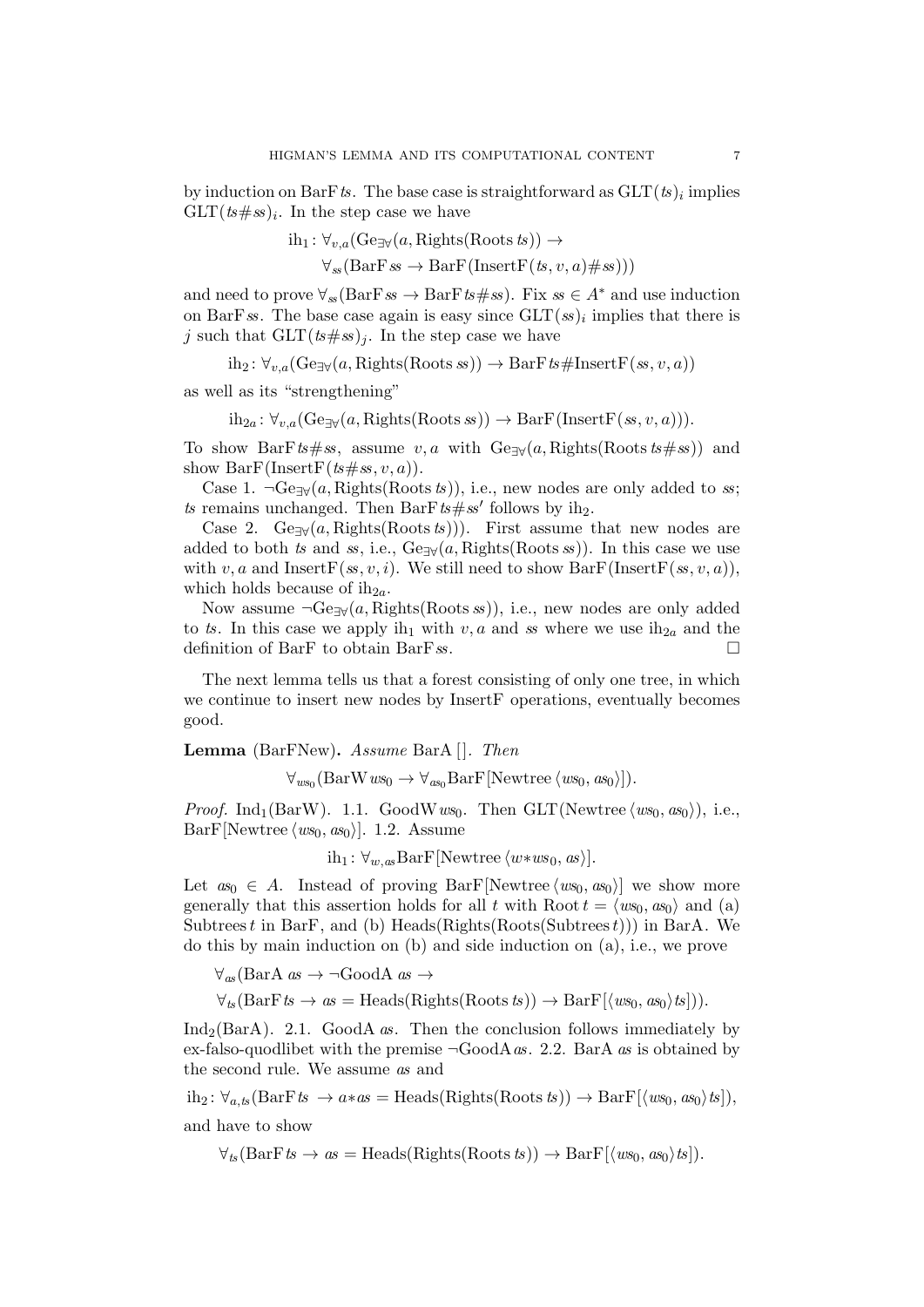Ind<sub>3</sub>(BarF). 3.1. Fix  $(ts)_i$  such that  $GLT(ts)_i$ . By the first clause of BarF, for any t such that Subtrees  $t = t$ ,  $GLT(ts)_i$  implies BarF[t]. 3.2. Fix ts with  $as = \text{Heads}(\text{Right}( \text{Roots } ts))$  and assume the induction hypothesis

$$
ih_3: \forall_{v,a} (Ge_{\exists}(a, \text{Heads}(\text{Rights}(\text{Roots } ts))) \rightarrow
$$
  

$$
as = \text{Heads}(\text{Rights}(\text{Roots}(\text{InsertF}(ts, v, a)))) \rightarrow
$$
  

$$
\text{BarF}[\langle ws_0, as_0 \rangle \text{InsertF}(ts, v, a)]
$$

together with its strengthening

 $ih_{3a}: \forall_{v,a} (\text{Ge}_{\exists}(a, \text{Heads}(\text{Right}( \text{Roots} \text{ ts}))) \rightarrow \text{BarF}(\text{InsertF}(ts, v, a))).$ 

To show BarF $\langle w s_0, \alpha s_0 \rangle$  ts we use the second clause, i.e., prove

 $\forall_{v,a}$ (Ge<sub> $\exists$ </sub>(a, Head[as<sub>0</sub>])  $\rightarrow$  BarF(InsertF([ $\langle ws_0, as_0 \rangle t s$ ], v, a))).

We fix v and a with  $Ge_{\exists}(a, as_{0})$  and prove the statement by case distinction on how a relates to as, i.e., whether nodes in the existing subtrees ts need to be inserted, or whether a new subtree has to be added.

Case 1. Ge $\exists (a, as)$ . In this case we have

 $as = \text{Heads}(\text{Right}( \text{Roots } ts)) = \text{Heads}(\text{Right}( \text{Roots}(\text{InsertF}(ts, v, a))))$ 

and by applying ih<sub>3</sub> we obtain BarF $[\langle ws_0, \alpha s_0 \rangle$ InsertF $(ts, v, a)$ ].

Case 2.  $\neg \text{Ge}(\overline{a}, \overline{a})$ . In this case we need to show

 $BarF[\langle ws_0, as_0\rangle]$ Newtree  $\langle w*ws_0, a*as_0\rangle *ts]$ 

which can be obtained by applying ih<sub>2</sub> to a and Newtree  $\langle w*ws_0, a*as_0 \rangle *ts$ provided we can show

BarF(Newtree  $\langle w*ws_0, a*as_0\rangle *ts$ ).

This follows from BarFts and BarF[Newtree  $\langle w*ws_0, a*as_0 \rangle$ ] via BarFAppd. The former holds by  $ih_{3a}$ , the latter follows by  $ih_1$ .

Now, the proof of the general assertion is completed. Since BarA [ ] by assumption and BarF[] by BarFNil, we may in the assertion put  $as = []$ and  $ts = []$  and end up with BarW  $ws \to BarF[Newtree \langle ws_0, \, ss_0 \rangle]$ .  $\Box$ 

**Theorem** (Higman). BarA  $[] \rightarrow$  BarW $[]$ .

*Proof.* Assume  $BarA_{[]}$ . We show more generally

```
\forall_{as}(BarA as \rightarrow
```
 $\forall_{ts}$ (BarFts  $\rightarrow$ 

 $\forall_{\text{ws}}(\text{Adm }ws \to \text{BSeq}(\text{Heads }ws) = as \to \text{Forest }ws = ts \to \text{BarW }ws)).$ 

Ind<sub>1</sub>(BarA). 1.1. GoodAas. Then, the result follows by ex-falso-quodlibet since for any ws, BSeq(Heads ws) is bad.

1.2. Let  $as \in A^*$  and assume

 $ih_1: \forall_{a,ts}$  (BarFts  $\rightarrow$ 

 $\forall_{ws} (Adm\,ws \rightarrow BSeq(Heads\,ws) = a*as \rightarrow Forest\,ws = ts \rightarrow BarW\,ws)).$ 

 $\text{Ind}_2(\text{BarF})$ . 2.1.  $\text{GLT}(ts)_i$ . Then, by GoodWProjForestToGoodW, for any ws such that Forest  $ws = ts$  we obtain GoodWws and hence BarWws. 2.2. Fix ts and assume

 $\text{ih}_2$ :  $\forall v, a (\text{Ge}(\text{a}, \text{Heads}(\text{Right}( \text{Roots} \text{ ts}))) \rightarrow$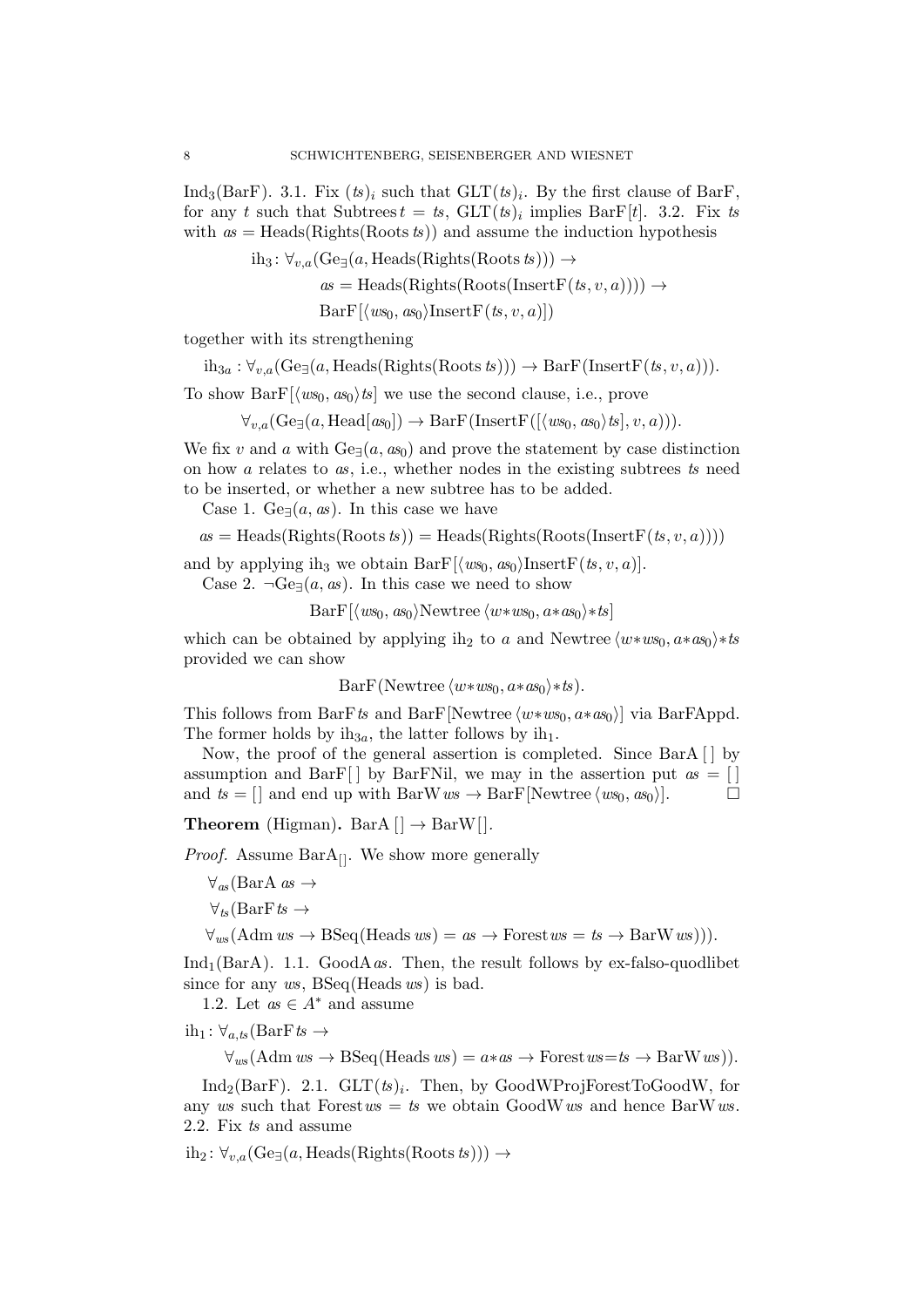$\forall_{ws} (Adm\;ws \rightarrow BSeq(Heads\;ws) = as \rightarrow Forest\;ws=InsertF(ts,v,a) \rightarrow$  $BarWws)$ 

as well as the strengthening of the induction hypothesis

 $ih_{2a}$ :  $\forall v_{a}$ (Ge<sub> $\exists$ </sub>(a, Heads(Rights(Roots ts)))  $\rightarrow$  BarF(InsertF(ts, v, a))).

Assume that we have ws such that  $BSeq(Heads ws) = as$  and Forestws = ts. In order to prove BarWws, we fix a word w and show BarWw $\ast$ ws by induction on the structure of w:

Ind<sub>3</sub> $(w)$ . 3.1. BarW[] $\ast ws$  holds since the empty word is embeddable in any word. 3.2. Assume that we have a word of form  $a*w$ . We show BarW $(a*w)*ws$  by case analysis on whether or not  $Ge_{\exists}(a, as)$ .

Case 1. Ge $\neg(a, \text{as})$ . In this case, we have

BSeq(Heads((a∗w)∗ws)) = as, Forest((a∗w)∗ws) = InsertF(ts, w, a).

By BSeqHeadsEqRhtsRootsForest and the definition of Forest(a∗w)∗ws, we know that at least one node has been inserted into Forest ws. In this situation, we may apply ih<sub>2</sub> (to InsertF(ts, w, a) and  $(a*w)*ws)$  and conclude  $BarW(a*w)*ws.$ 

Case 2.  $\neg \text{Ge}(\mathfrak{a}, \mathfrak{a}\mathfrak{s})$ . Then we have

BSeq(Heads((a∗w)∗ws)) = a∗as, Forest(a∗w)∗ws) = Newtree hw∗ws, [a]i∗ts.

By ih<sub>2a</sub> and ih<sub>3</sub>, we have BarFts and BarWw\*ws. Hence, by BarFNew applied to w∗ws and [a], we obtain BarF[Newtree  $\langle w*ws, [a] \rangle$ ]. By BarFAppd we may conclude

BarF[Newtree  $\langle w*ws, [a]\rangle *ts$ ].

Now we are able to apply ih<sub>1</sub> (to a, Newtree  $\langle w*ws, [a]\rangle *ts$  and  $(a*w)*ws)$ and end up with BarW $(a*w)*ws$ . This completes the proof of the general assertion.

Now, by putting  $as = []$ ,  $ts = []$  and  $ws = []$  and the fact that BarF always holds (by BarFNil) we obtain BarA  $|] \rightarrow$  BarW $|]$ .  $\Box$ 

Remark. In order to make the computational content behind the inductive proof visible, it is essential to use a "positive" formulation of a wellquasiorder, that is, a definition using two rules, as was pointed out, e.g., in [10]. Having a proof of BarW  $ws$  implies that the proof yields the information whether BarWws was obtained by the first rule or by the second. In the first case the result can be read off, in the second we continue with looking at a proof of  $BarW w * ws$ . If we used a definition consisting of only one rule, i.e., an acc $\prec$ -notion as in [27], BarWws would correspond to

 $\neg \exists_i (i \leq \text{Lh} \text{ws} \rightarrow (ws)_i \text{ embeds into } ws) \rightarrow \text{BarW} w \ast ws$ 

where the test whether or not the premise holds results in a brute-force search; it is not given by the proof itself.

In the next section we discuss a formalization of this proof. For the special case of {0,1} there are formalizations in Agda (Fridlender), Minlog (Seisenberger), Isabelle (Berghofer, [3]) and Coq (Berghofer). The formalization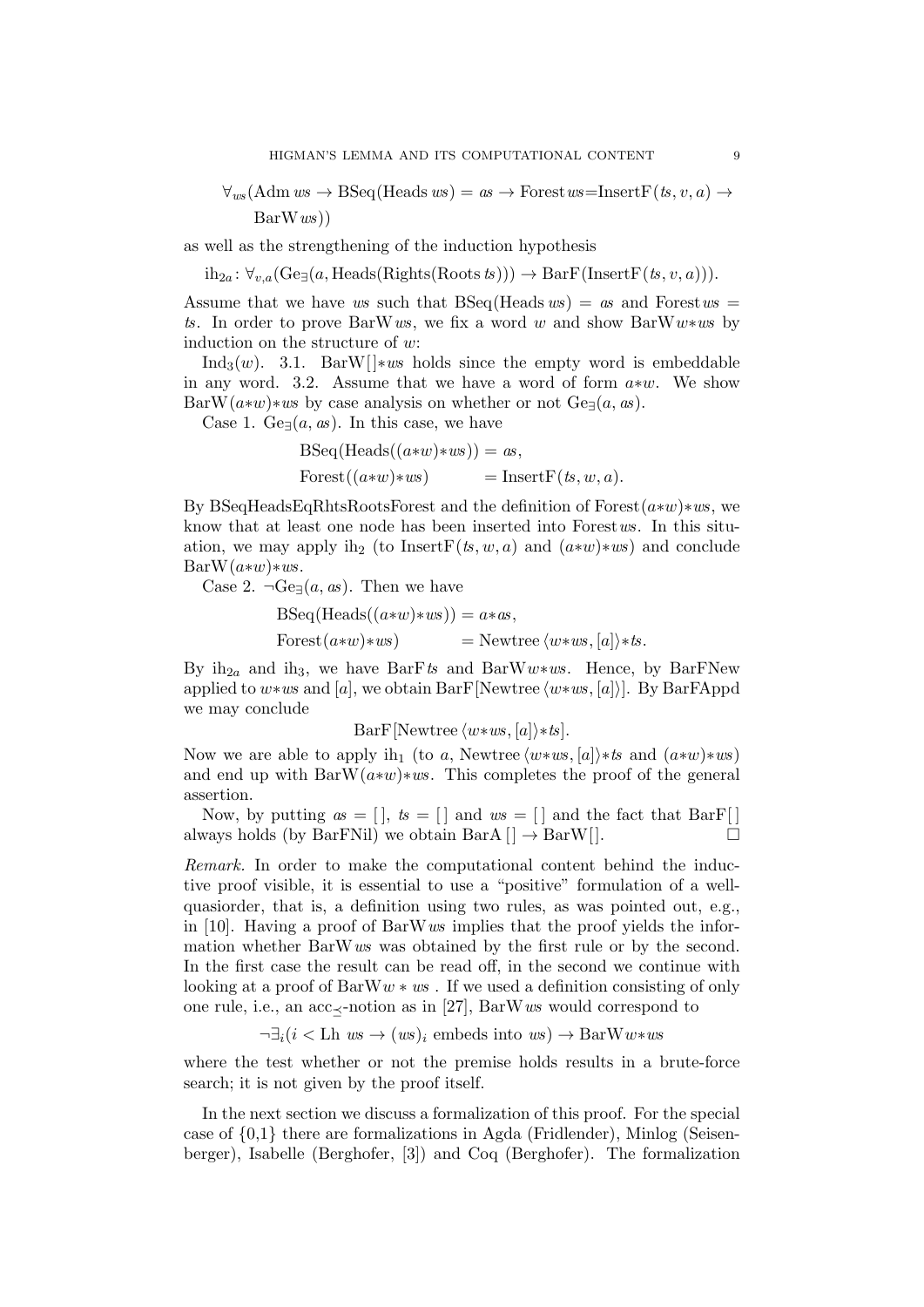of the general case is much more elaborate. Such a formalization has been given in Coq, by Delobel<sup>1</sup>. However, its computational content has not been extracted and investigated. It would suffer from the point made in the previous remark, and its usage of the Set/Prop distinction (see footnote 2) in Coq. Here we want to demonstrate how to get hold of the computational content of a (non-trivial) proof by means of an extracted term, and that this term clearly represents the computationally relevant aspects of the underlying proof.

#### 3. Formalization

Why should we formalize the rather clear proof given in the previous section? There is of course the obvious reason that we want to be sure that it is correct. However, in addition we might want to get hold of its computational content. We will present this content in the form of an "extracted term", in (an extension  $T^+$  of) Gödel's T. This term can be applied to another term representing an infinite sequence of words, and then evaluated (i.e., normalized). The normal form is a numeral determining a good finite initial segment of the input sequence.

When formalizing we of course need a theory (or formal system) where this is done. Now what features of such a theory are essential for our task? First of all, we have to get clear about (i) what "computational content" is, and (ii) where it arises. We use the Kleene-Kreisel concept of modified realizability for the former. In fact, we will have a formula expressing "the term  $t$  is a realizer for the formula  $A$ " inside our formal system. For the latter, we take it that computational content only arises from inductive predicates; prime examples are the Bar predicates introduced in the previous section. But then a particular aspect becomes prominent: we need "non computational" (n.c.) universal quantification [1] written  $\forall^{nc}$  to correctly express the type of a computational problem of the form

$$
\forall_{as}^{nc}(\text{BarA }as \to A).
$$

Its intended computational content is a function f mapping a witness that as is in BarA into a realizer of  $A$ . It is important that  $f$  does not get as as an argument<sup>2</sup>.

On the more technical side, we use TCF [26], a form of  $HA^{\omega}$  extended by inductively defined predicates and n.c. logical connectives. TCF has the (Scott-Ershov) partial continuous functions as its intended model.

It is also mandatory to use a proof assistant to help with the task of formalization. We use  $\text{Minlog}^3$  [2], which is designed to support these features.

Space does not permit to present the full formalization<sup>4</sup> of the constructive proof above of Higman's Lemma. We restrict ourselves to comment on some essential aspects.

<sup>1</sup>http://coq.inria.fr/V8.2pl1/contribs/HigmanS.html

<sup>&</sup>lt;sup>2</sup>A similar phenomenon is addressed in Coq [5] by the so-called Set/Prop distinction. However, enriching the logic by n.c. universal quantification (and similarly n.c. implication) seems to be more flexible.

<sup>3</sup>See http://www.minlog-system.de

 $4$ See git/minlog/examples/bar/higman.scm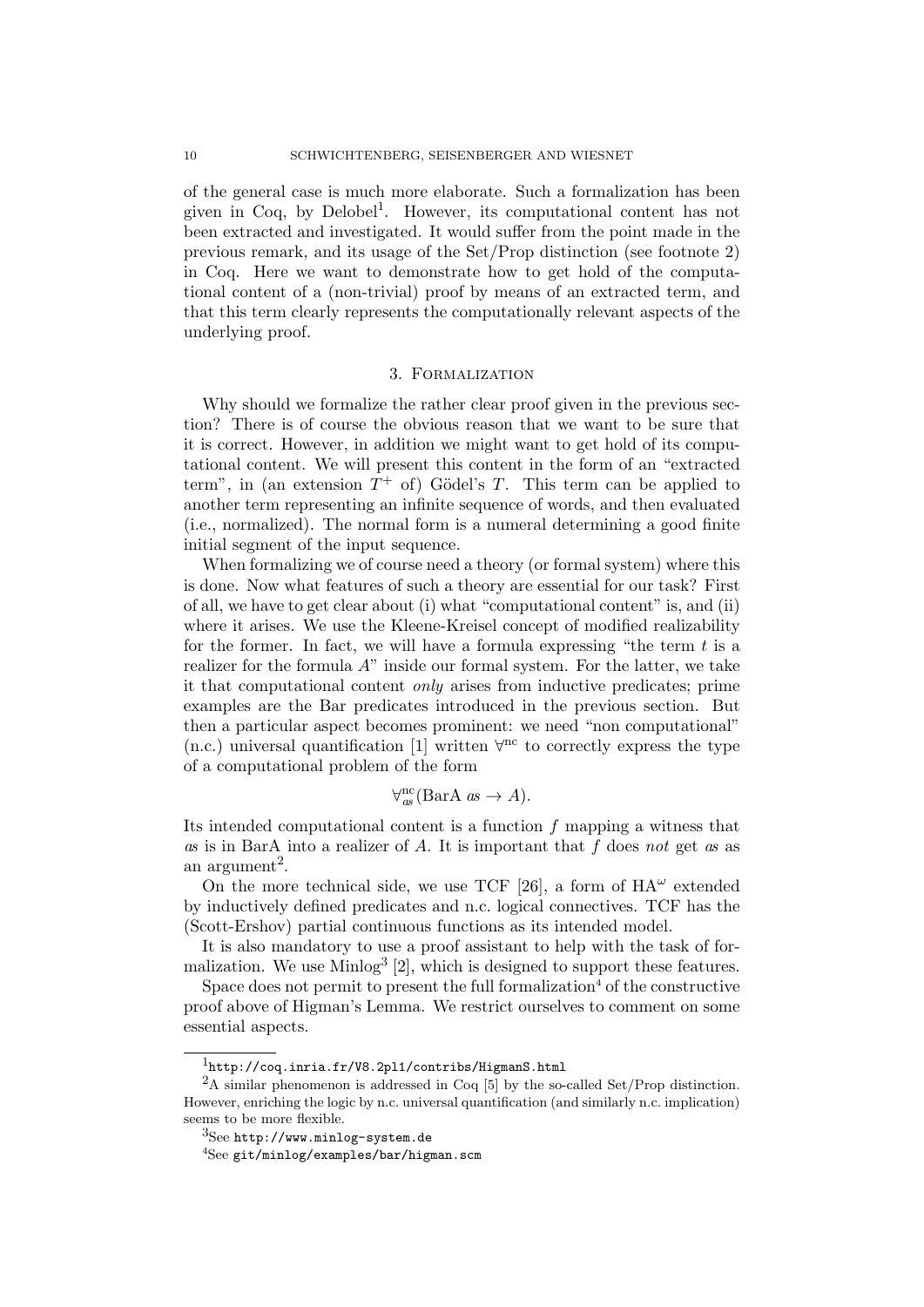Most important are of course the basic definitions of the data structures (free algebras) and predicates involved. Their formal definitions are very close to the informal ones above and do not need to be spelled out. However, already at this level computational content crops up: an inductive predicate may or may not have computational content. Examples for the former are the Bar predicates, and for the latter the GoodA predicate. It is convenient to define the GoodA predicate inductively, but – since it is decidable – we can also view it as a (primitive) recursive boolean valued function.

The first point in the proof above where we have to be careful with n.c. quantification is the inductive definition of BarA, with clauses

$$
\begin{array}{ll}\texttt{InitBarA}: \forall_{\preceq,as}^{nc}(\texttt{GoodA}_{\preceq}as \to \texttt{BarA}_{\preceq}as),\\ \texttt{GenBarA}: & \forall_{\preceq,as}^{nc}(\forall_{a}\texttt{BarA}_{\preceq}a*as \to \texttt{BarA}_{\preceq}as).\end{array}
$$

The (free) algebra of witnesses for this inductive predicate is called treeA. In the clause GenBarA the generation tree of  $BarA_{\prec}as$  should have infinitely many predecessors indexed by a, hence we need  $\forall a$ . However, the outside quantifier is  $\forall_{\leq,as}^{\text{nc}},$  since we do not want to let the argument as be involved in the computational content of  $BarA \prec as$ . Hence treeA has constructors

```
CInitBarA: treeA,
CGenBarA: (nat \Rightarrow treeA) \Rightarrow treeA.
```
A similar (but slightly more involved) comment applies to the inductive definition of BarF. For readability we omit the dependency on  $\preceq$  here. The clauses are

$$
\mathtt{InitBarF} \colon \forall_{ts,i}^\text{nc} (i < \text{Lh} \, \text{ts} \to \text{GLT} \, \text{(ts)}_i \to \text{BarF} \, \text{ts}),
$$

and GenBarF:

$$
\forall_{ts}^{nc}(\forall_{tas,a,v}(tas = ProjF ts \rightarrow Ge_{\exists \forall}(a, Roots tas) \rightarrow
$$

$$
BarF(InsertF(ts, v, a)) \rightarrow
$$

$$
BarF ts).
$$

We need the concept of the "A-projection" of a tree  $t$ , where each rhs of a label in t is projected out. Here only the A-projection of ts (but not ts) is used computationally. More precisely, the predecessors of BarFts are all InsertF(ts, v, a) for v, a with  $Ge_{\exists \forall}(a, \text{Right}( \text{Roots} \text{ ts}))$ . To decide the latter, we need (computationally) Rights(Roots  $ts$ ), i.e., the A-projection of  $ts$ .

The (free) algebra of witnesses for the inductive predicate BarF is called treeF; its constructors are

CInitBarF: treeF,

CGenBarF: (list lntree nat  $\Rightarrow$  nat  $\Rightarrow$  list nat  $\Rightarrow$  treeF)  $\Rightarrow$  treeF.

## 4. EXTRACTION

We now spell out the computational content of some of the proofs above. Each time it comes in the form of a term  $(in T<sup>+</sup>)$  machine extracted from a formalization of the respective proof.

When reading the extracted terms please note that lambda abstraction is displayed via square brackets; so  $[n]$ n+m means  $\lambda_n n + m$ . Our notation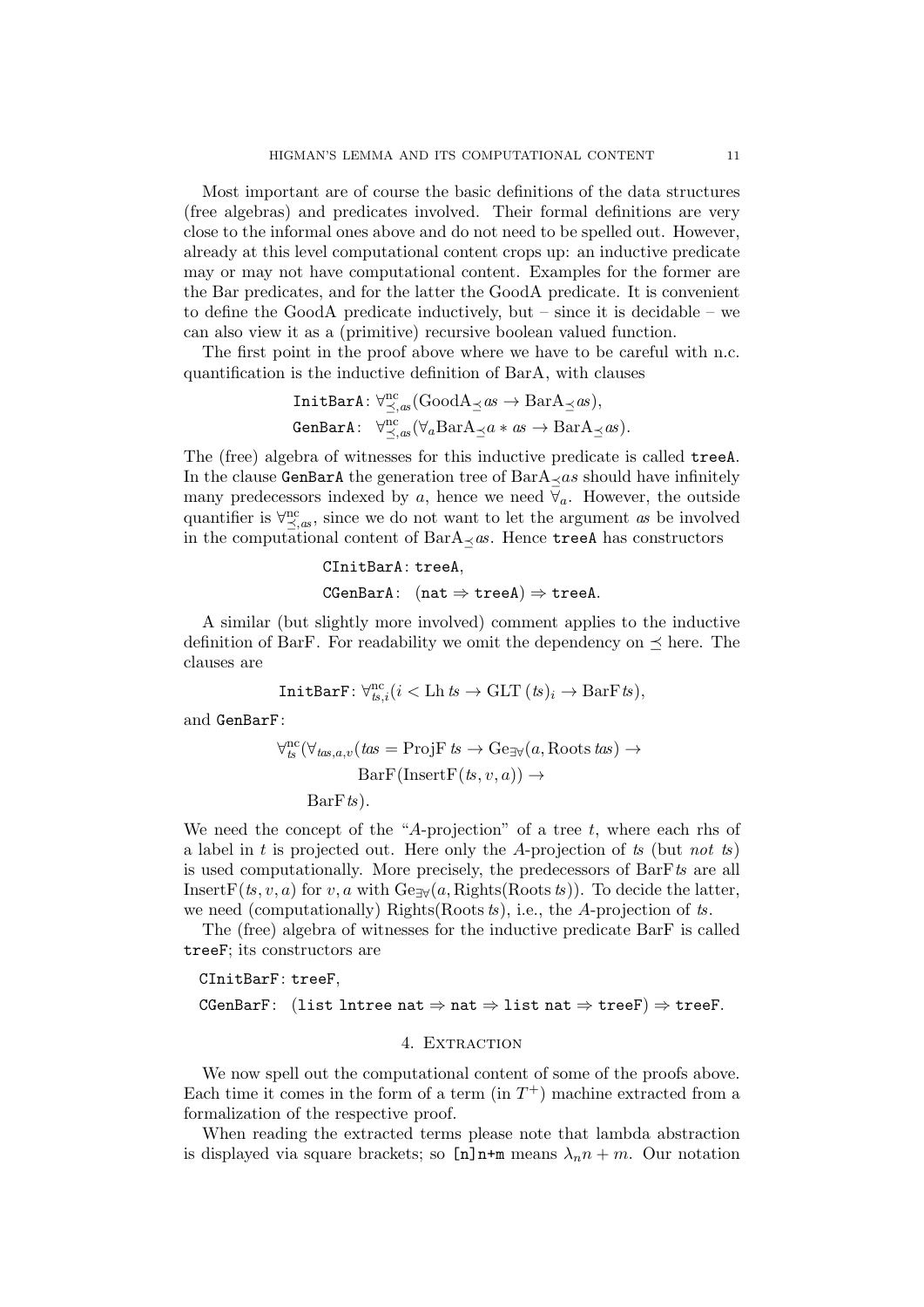$\langle ws, \text{as} \rangle$  ts for the tree with root  $\langle ws, \text{as} \rangle$  and list of subtrees ts is displayed as (ws pair as)%ts. Also types are implicit in variable names; for example, n, a both range over natural numbers. One can also use the display string for a type as a variable name of this type; for example, treeW is a name for a variable of type treeW.

4.1. BarWToGoodInit. We use typed variable names

```
f: nat=>list nat
```
gw: nat=>list nat

hwfa: list nat=>(nat=>list nat)=>nat=>nat

The term extracted from the proof of the proposition BarWToGoodInit is [treeW]

```
(Rec treeW=>(nat=>list nat)=>nat=>nat)treeW([f,a]a)
([gw,hwfa,f,a]hwfa(f a)f(Succ a))
```
It takes some effort to understand such an extracted term. The recursion operator on treeW with value type alpha has type

treeW=>alpha=>((list nat=>treeW)=>(list nat=>alpha)=>alpha) =>alpha

Let Leaf: treeW and Branch: (list nat=>treeW)=>treeW be the constructors of treeW. Then  $\Phi :=$  (Rec treeW=>alpha) is given by the recursion equations

$$
\begin{aligned} \Phi(\texttt{Leaf}) &:= G, \\ \Phi(\texttt{Branch}(g)) &:= H(g, \lambda_v \Phi(g(v))). \end{aligned}
$$

Here the value type alpha is (nat=>list nat)=>nat=>nat, and

$$
G \n:= \lambda_{f,a} a,
$$
  
\n
$$
H(\mathbf{gw}, \mathbf{hwfa}) := \lambda_{f,a} \mathbf{hwfa}(f(a), f, a+1).
$$

4.2. BarFNil, BarFAppd. For BarFNil we have the simple extracted term CGenBarF([tas,a,v]CInitBarF)

```
For BarFAppd we use the variable names
```

```
g: list lntree nat=>nat=>list nat=>treeF
htat: list lntree nat=>nat=>list nat=>treeF=>nat=>treeF
hat: list lntree nat=>nat=>list nat=>nat=>treeF
Then the extracted term is
[wqo,treeF]
 (Rec treeF=>treeF=>nat=>treeF)treeF([treeF0,a]CInitBarF)
 ([g,htat,treeF0]
   (Rec treeF=>nat=>treeF)treeF0([a]CInitBarF)
   ([g0, hat, a])CGenBarF
     ([tas, a0, v][if (LargerARExAll wqo a0 Roots((Lh tas--a)init tas))
         (htat((Lh tas--a)init tas)a0 v
         [if (LargerARExAll wqo a0 Roots((Lh tas--a)rest tas))
           (g0((Lh tas--a)rest tas)a0 v)
           (CGenBarF g0)]
```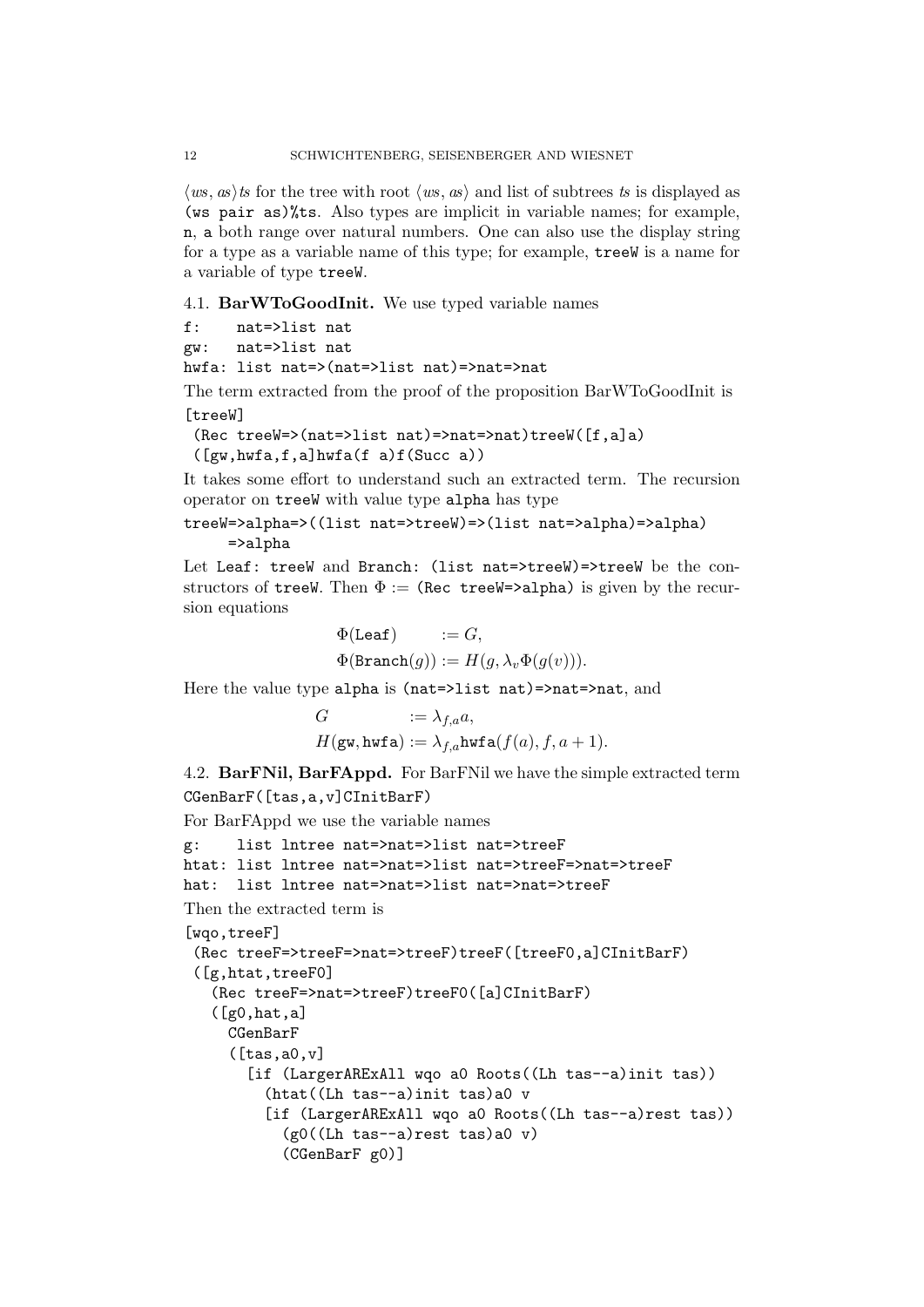a)

```
(hat((Lh tas-a)rest tas)a0 v a)])))
```
The recursion operator on treeF with value type alpha has type treeF=>alpha=>

```
((list lntree nat=>nat=>list nat=>treeF)=>
 (list lntree nat=>nat=>list nat=>alpha)=>alpha)=>alpha
```
LargerARExAl wqo a ws means  $\exists_{i<|ws|}\forall_{j<|(ws)_i|}a \succeq (ws)_{i,j}$ . treeF has constructors CInitBarF: treeF and CGenBarF: (list nat=>treeF)=>treeF. Then  $\Phi$  := (Rec treeF=>alpha) is given by the recursion equations

```
\Phi(CInitBarF) := G,
\Phi(\text{CGenBarF}(q)) := H(q, \lambda_v \Phi(q(v))).
```
The value type of the first recursion is treeF=>nat=>treeF, and

$$
G \quad := \lambda_{\mathbf{treeF},a} \mathtt{CInitBarF}, \\ H(g,\mathtt{htat}) := \lambda_{\mathbf{treeFO}} K(g,\mathtt{htat},\mathtt{treeFO})
$$

```
with K(q, \text{htat}, \text{treeF0}) given by
(Rec treeF=>nat=>treeF)treeF0([a]CInitBarF)
```

```
([g0, hat, a])CGenBarF
 ([tas,a0,v]
    [if (LargerARExAll wqo a0 Roots((Lh tas--a)init tas))
      (htat((Lh tas--a)init tas)a0 v
      [if (LargerARExAll wqo a0 Roots((Lh tas--a)rest tas))
        (g0((Lh tas-a)rest tas)a0 v)(CGenBarF g0)]
     a)
      (hat((Lh tas-a)rest tas)a0 v a)])
```
The inner recursion is on treeF again, with value type nat=>treeF, and

 $G_1$  :=  $\lambda_a$ CInitBarF,  $H_1(\text{g0}, \text{hat}) := \lambda_a \text{CGenBarF} \dots$ 

```
4.3. BarFNew. With the variable names
gw: list nat=>treeW hw: list nat=>list nat=>treeF
ga: nat=>treeA hatt: nat=>treeF=>treeF
we extract
[wqo,treeA,treeW]
 (Rec treeW=>list nat=>treeF)treeW([v]CInitBarF)
 ([gw,hw,v])(Rec treeA=>treeF=>treeF)treeA([treeF]CInitBarF)
   ([ga,hatt,treeF]
     (Rec treeF=>treeF)treeF CInitBarF
     ([g,g0]
      CGenBarF
       ([tas, a, v0][if (LargerARExAll wqo a Roots Subtrees Head tas)
           (g0 Subtrees Head tas a v0)
```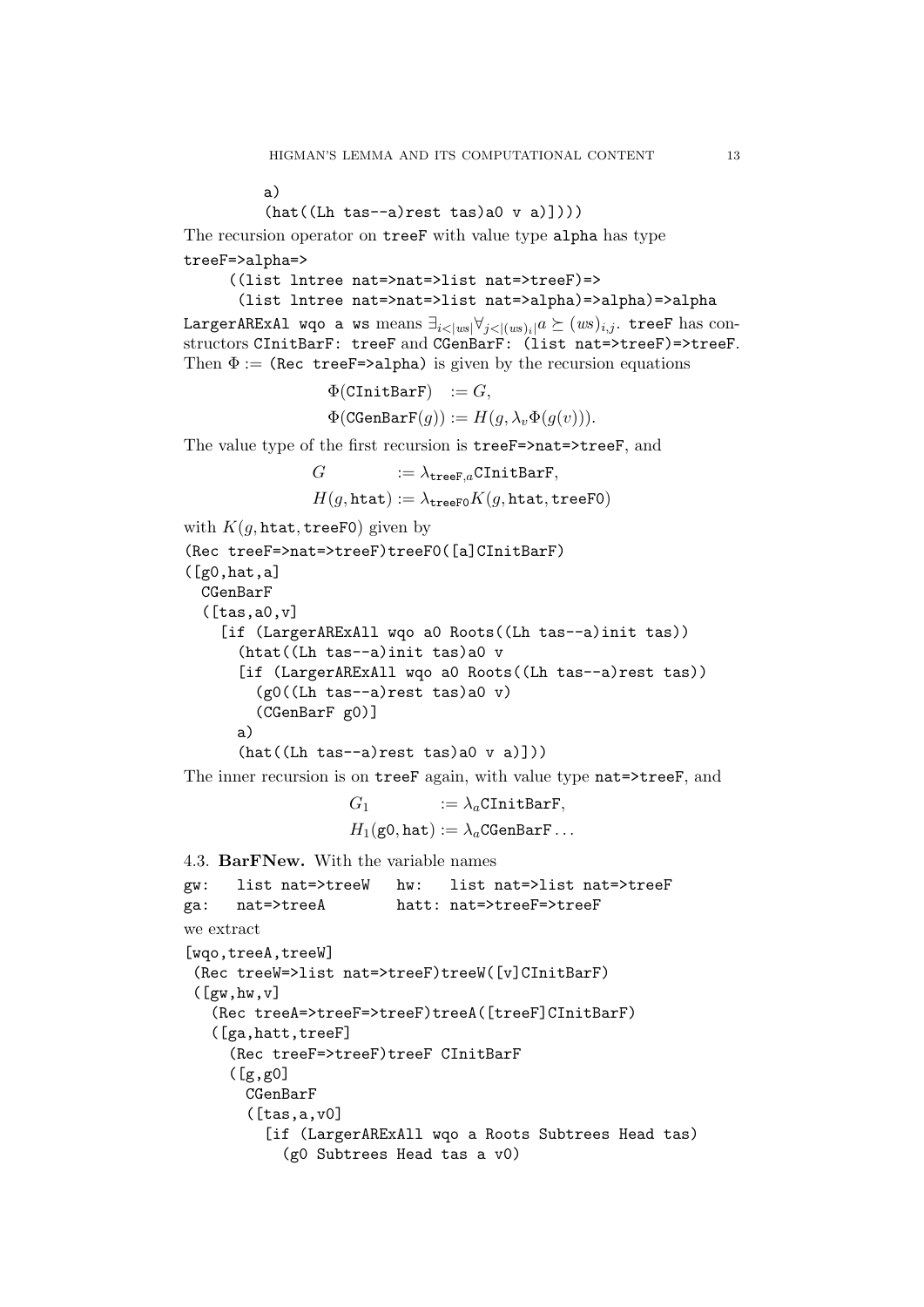```
(hatt a
        (cBarFAppd wqo(hw v0(a::v))
                   (CGenBarF g)Lh Subtrees Head tas))])))
(CGenBarF([tas,a,v0]CInitBarF)))
```
This time we have three nested recursions: an outer one on treeW with value type list nat=>treeF, then on treeA with value type treeF=>treeF, and innermost on treeF with value type treeF. This corresponds to the three elimination axioms used in the proof. Notice that the computational content cBarFAppd of the theorem BarFAppd appears as a constant inside the term.

```
4.4. Higman.
```

```
[wqo,treeA]
(Rec treeA=>treeF=>list list nat=>list lntree list nat=>treeW)
treeA
 ([treeF,ws,tas]CInitBarW)
 ([ga,ha,treeF]
   (Rec treeF=>list list nat=>list lntree list nat=>treeW)treeF
   ([ws,tas]CInitBarW)
   ([g,h,ws,tas]
   CGenBarW
    ([v](Rec list nat=>treeW)v(CGenBarW([v0]CInitBarW))
     ([a,v0,treeW]
      [if (LargerAR wqo a(BSeq wqo Heads ws))
  (h tas a v0((a::v0)::ws)(InsertAF \nwqo tas a))(ha a (cBarFAppd wqo(cBarFNew wqo treeA treeW a:)
   (CGenBarF g)Lh tas)
      ((a::v0)::ws)((a: %(Nil lntree list nat))::tas))]))))
 (CGenBarF([tas,a,v]CInitBarF))
 (Nil list nat)
 (Nil lntree list nat)
```
4.5. Experiments. To run the extracted terms we need to "animate" the theorems involved. This means that the constant denoting their computational content (e.g., cBarFAppd for the theorem BarFAppd) unfolds into the term extracted from the proof of the theorem. Then for an arbitrary infinite sequence extending e.g. the example in Section 2 we obtain the expected good initial segment.

In more detail, we first have to animate the computationally relevant propositions in the proof given above of Higman's Lemma. Then we need to prove and animate lemmas relating to the particular relation NatLe:

BarNatLeAppdOne:  $\forall_{i,m,as}(i + \text{Lh}(as) = m + 1 \rightarrow \text{BarA}_{<}(as \#[m]))$ , BarANilNatLe:  $BarA<sub>≤</sub>||$ , HigmanNatLe:  $BarW_{\leq}$ [].

Using these we can prove the final proposition

GoodWInitNatLe:  $\forall_f \exists_n \text{GoodW}_{\leq}(\text{Rev}(\bar{f}_n)).$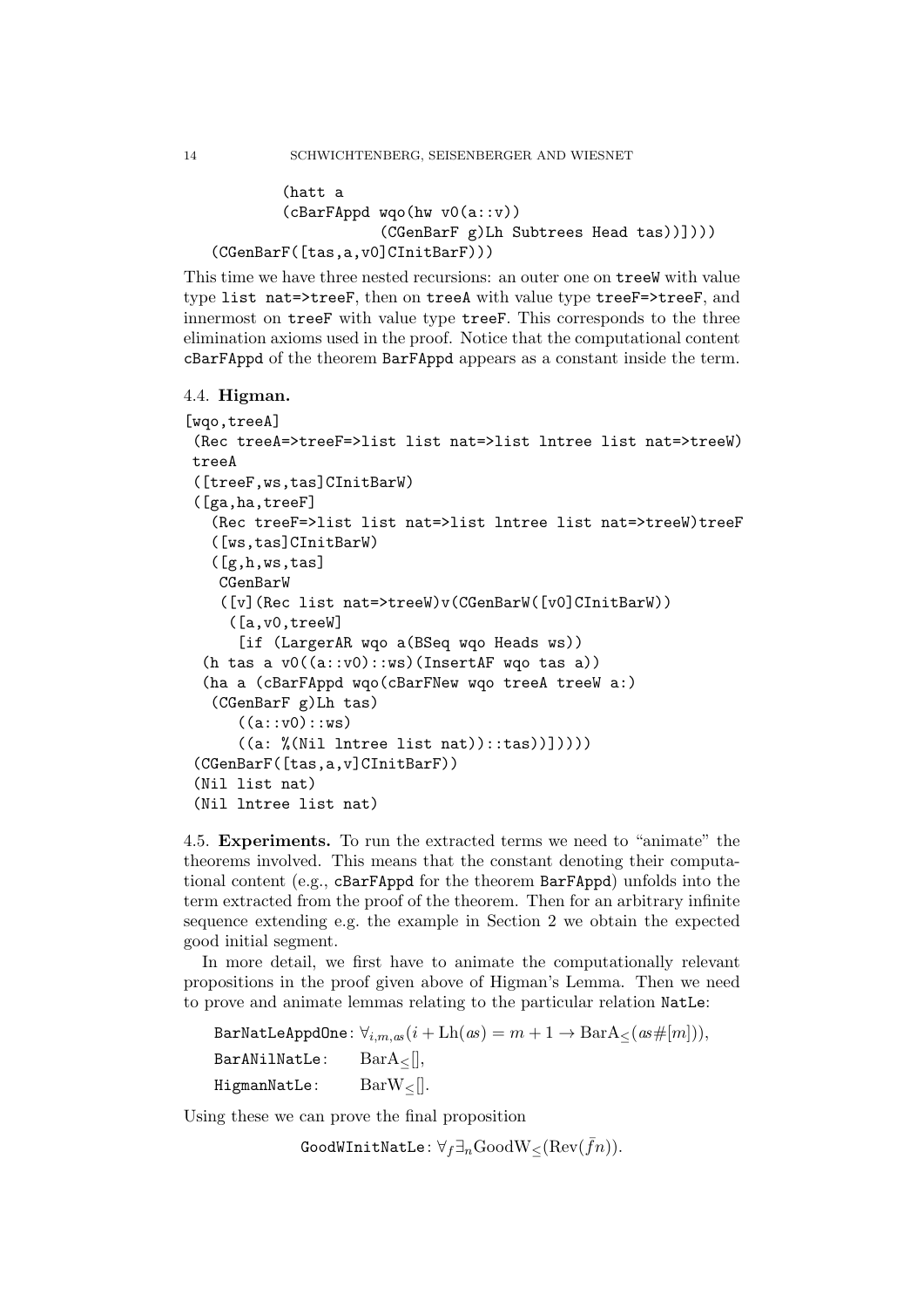Let neterm be the result of normalizing the term extracted from this proof. Next we provide an infinite sequence (extending the example in Section 2), e.g. in the form of a program constant:

```
(add-program-constant "Seq" (py "nat=>list nat"))
(add-computation-rules
"Seq 0" "5::2:"
"Seq 1" "2::8:"
 "Seq 2" "4::2::1:"
"Seq 3" "6::9:"
 "Seq 4" "3::5:"
"Seq(Succ(Succ(Succ(Succ(Succ n)))))" "0:")
```
Finally we run the our normalized extracted term by evaluating

(pp (nt (mk-term-in-app-form neterm (pt "Seq"))))

(Here nt means "normalize term" and pt means "parse term"). The result is 4, the length of a good initial segment of our infinite sequence.

# 5. Related work: Other proofs of Higman's Lemma

As mentioned at the beginning of Section 2, our constructive proof of Higman's Lemma does not need transitivity; it works for arbitrary almost full relations. However, in the following discussion we disregard this fine point and assume that the underlying relation is a well-quasiorder. This will make it easier to compare different proofs in the literature.

There are quite a number of constructive proofs of Higman's Lemma, thus the natural question arises: are they all different? The number of proofs is due to the fact that researchers from different areas, algebra, proof theory, constructive mathematics, term rewriting, to name a few, became interested in Higman's Lemma. In addition, there are various formulations of a well-quasiorder which include different proof principles. These are for instance proofs using ordinal notation systems and transfinite induction as used in [24, 25] or inductively defined predicates and structural induction as used in [18, 23, 9]. Below we argue that these proofs are the same from a computational point of view.

The proof theoretic strength of Higman's Lemma is that of Peano Arithmetic, i.e.  $\epsilon_0$ , as was shown in [11] using the constructive proof of [25]. Speaking in terms of Reverse Mathematics, Higman's Lemma can be proven in the theory  $\mathsf{ACA}_0$ . In term rewriting theory, Higman's Lemma and its generalization to trees, Kruskal's Theorem, are used to prove termination of string rewriting systems and term rewriting systems respectively. The orders whose termination is covered by these two theorems are called simplification orders. They form an important class since the criterion of being a simplification order can be checked syntactically. A constructive proof, e.g., as given in [4], moreover yields a bound for the longest possible bad sequence. In the case of Higman's Lemma the reduction length, expressed in terms of the Hardy hierarchy,  $H_{\alpha}$ , assuming a finite alphabet A, is as follows. If we have a bad sequence  $(t_i)_{i \le n}$ , fulfilling the condition  $|t_i| \le |t_0| + k \times i$ , where k is a constant and |t| denotes the size of t, then the length n of the sequence is bound by  $\Phi(|t_0|)$  where  $\Phi$  is an elementary function in  $H_{\text{total}}$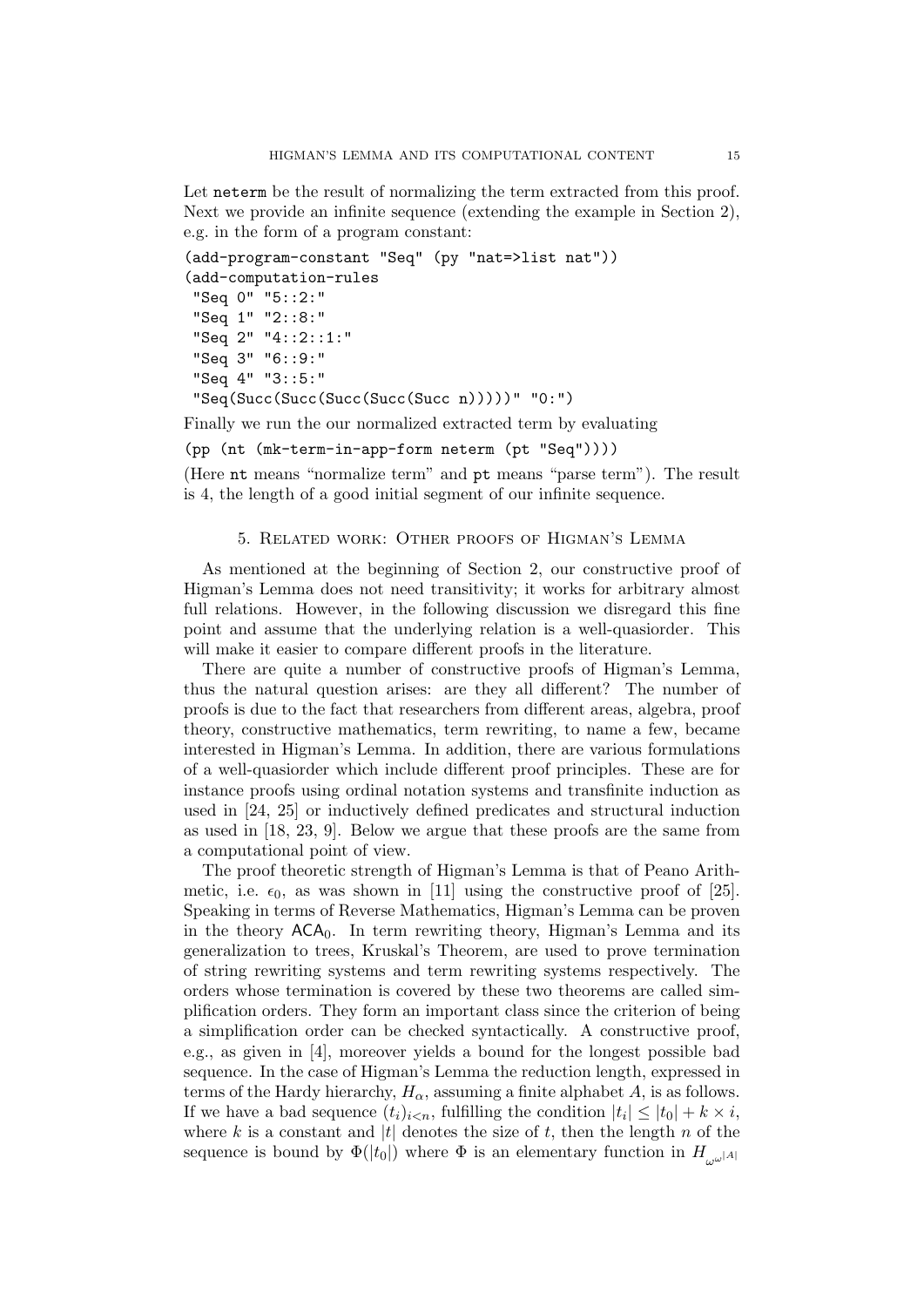[4, 31]. This bound is optimal since there are term rewriting systems which "reach" these bounds [32].

5.1. Equivalent formulations of a well-quasiorder. We define the maximal ordertype of a well-quasiorder  $(A, \prec)$  as the supremum of the ordertypes of all extensions of  $(A, \preceq)$  to a linear order. Equivalently, in a more constructive manner, the maximal ordertype can be defined by the height of the tree of all bad sequences (Bad $\prec$ ) with elements in A. A reification of a quasi order  $(A, \prec)$  into a wellordering  $(\sigma, \prec)$  is a map

$$
r\colon \text{Bad}_{\preceq} \to \sigma,
$$

such that for all  $a*as \in Bad_\prec$  we have  $r(a*as) < r(as)$ . On the set  $Bad_\prec$ of bad sequences in A we define a relation  $\ll_A$  by  $as' \ll_A as$  iff  $as' = a*as$ for some  $a \in A$ . The accessible part of the relation  $\ll_A \subseteq \text{Bad}_{\prec} \times \text{Bad}_{\prec}$  is inductively given by the rule

$$
\frac{\forall_{as'} (as' \ll_A as \to acc_{\ll_A} as')}{acc_{\ll_A} as}
$$

It is obvious that the following are equivalent for a quasiorder  $(A, \preceq)$ :

- (i)  $(A, \preceq)$  is a well-quasionder (i.e.,  $Wqo(A, \preceq)$ ).
- (ii)  $(A, \preceq)$  has a maximal ordertype.
- (iii) There is a reification of  $(A, \preceq)$  into a wellorder.
- (iv)  $(\text{Bad}_{\preceq}, \ll_A)$  is wellfounded, i.e.,  $\text{acc}_{\ll_A}[]$ .

(v) Bar $A_{\prec}$ [].

5.2. A generic proof of Higman's Lemma. In the following we sketch a generic proof of

$$
\mathrm{Wqo}(A,\preceq) \to \mathrm{Wqo}(A^*,\preceq^*).
$$

which differs from the proof presented in the earlier sections. We start by choosing a characterization of a well-quasiorder, either using ordinal notations ((ii) or (iii)) or inductive definitions ((iv) or  $(v)$ ). (Note that in the latter case we need to generalize the statement; for instance, in (iv) we prove more generally  $\mathrm{acc}_{\ll_{A}}$  as  $\rightarrow \mathrm{acc}_{\ll_{(A_{as})^*}}[]$  and use this proof with  $as = []$ , and in the proof below instead of  $A_{[a]}$  we use everywhere  $A_{a*as}$ , etc.). Here we define  $A_{as}$  as the set of all elements that extend as badly, i.e.  $\forall_i as_i \nleq a$ . Similarly, we define  $A_{[a]}$  to be the set of all elements b such that  $a \nleq_A b$ . Assume that for our choice of characterization we are able to prove (with the obivous extension of  $\preceq$  to  $\cup$  and  $\times$ ):

- $(a) \quad \forall a \ \text{Wqo}(A_{[a]}, \preceq) \rightarrow \text{Wqo}(A, \preceq),$
- (b)  $A \subseteq B \to \text{Wqo}(A, \preceq) \to \text{Wqo}(B, \preceq),$
- $(c)$  Wqo $(A) \wedge W$ qo $(B) \rightarrow W$ qo $(A \cup B)$ ,
- (d)  $W \text{qo}(A) \wedge W \text{qo}(B) \rightarrow W \text{qo}(A \times B).$

Assume  $Wqo(\leq)$ . We proceed to prove Higman's Lemma by using either structural induction or transfinite induction, depending on our choice. From the induction hypothesis we get

(1) 
$$
Wqo(A_{[a]}) \rightarrow Wqo(A_{[a]}^*).
$$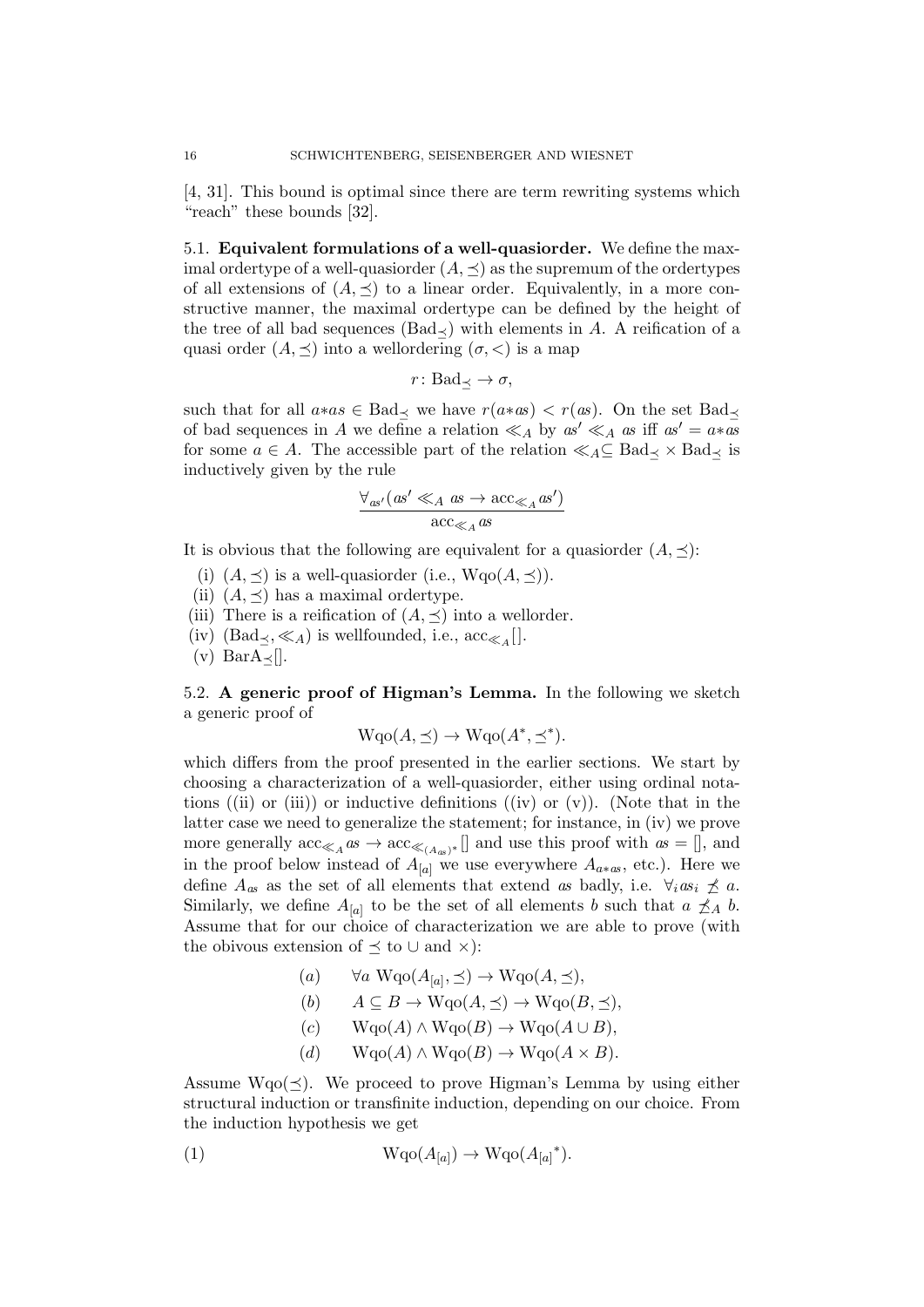By (a) it suffices to prove  $\forall_v \text{Wqo}(A_{[v]}^*)$ . Let  $v = [a_1, \ldots, a_n]$ . The main combinatorial idea is now contained in the the following statement

$$
(2) \ \ (A)^*_{[[a_1,...,a_n]]} \subseteq \bigcup \{ (A_{[a_1]})^* \times A \times (A_{[a_2]})^* \times \cdots \times A \times (A_{[a_l]})^* \mid l < n \}
$$

which holds by a simple combinatorial argument. Using (b) we are done once we have shown

$$
\mathrm{Wqo}(\bigcup \{ (A_{[a_1]})^* \times A \times (A_{[a_2]})^* \times \cdots \times A \times (A_{[a_l]})^* | l < n \}).
$$

But this follows immediately from (c), (d) and (1).

Remark. Instantiated versions of this proof, using characterizations (ii), (iii), (iv) or  $(v)$  of a well-quasionder, can be found in the following articles: (ii) is used by de Jongh and Parikh [8] and Schmidt [24]. (iii) is used in the proof by Schütte and Simpson  $[25]$  (and Hasegawa  $[13]$ ) (and is the characterization which is most promising in terms of generalizations beyond Kruskal's Theorem). (iv) has been used by Fridlender [9], using an acc notation. His proof is a reformulation of the proof by Richman and Stolzenberg [23]. To a less formal extent this characterization is also used in [18], where also structural induction and a similar construction describing the space to which a sequence can be extended badly are used. Characterization (v): the proof in [9] can be easily reformulated using (v). Fridlender [10] gives a variant where he does not need the decidability of  $\preceq_A$ . His proof is a type theoretic version of an intuitionistic proof by Veldman, later published in [34].

Finally, the proof of [18] forms the basis of the formalization and proof of Higman's Lemma in [16], in ACL2. Their work however starts with a program solving the problem, and then proving its properties rather than extracting the program from the proof.

Remark. Higman's Lemma extends naturally to Kruskal's Theorem, the corresponding statement for trees. Constructive proofs of Kruskal's Theorem have been given by Schmidt [24] using characterization (ii), by Rathjen and Weiermann [22] and Hasegawa [13] using (iii), and in [28] using (iv). Finally, also Goubault-Larrecq's proof [12] which generalizes the proof in [18] falls under this category.

It remains to compare how the computational content behind this generic proof of Higman Lemma is related to the constructive proof given in this paper. Although we have not yet formalized the proof above, it is quite obvious that the construction, in particular equation (2) differs from the construction in our proof, and therefore would result in a different algorithm.

### 6. Conclusion and further work

We presented and formalized a constructive proof of Higman's Lemma that contains the same combinatorial idea as Nash-Williams' indirect proof, and extracted and discussed its inherent program in detail. We also argued that a number of constructive proofs of Higman's Lemma are based on a combinatorial idea different from ours. It is still open to make that claim formal, i.e. to formalize the proof presented in the previous section, and compare the resulting program with our extracted program. Similarly, there are a number of formalizations of Nash-Williams' classical proof as mentioned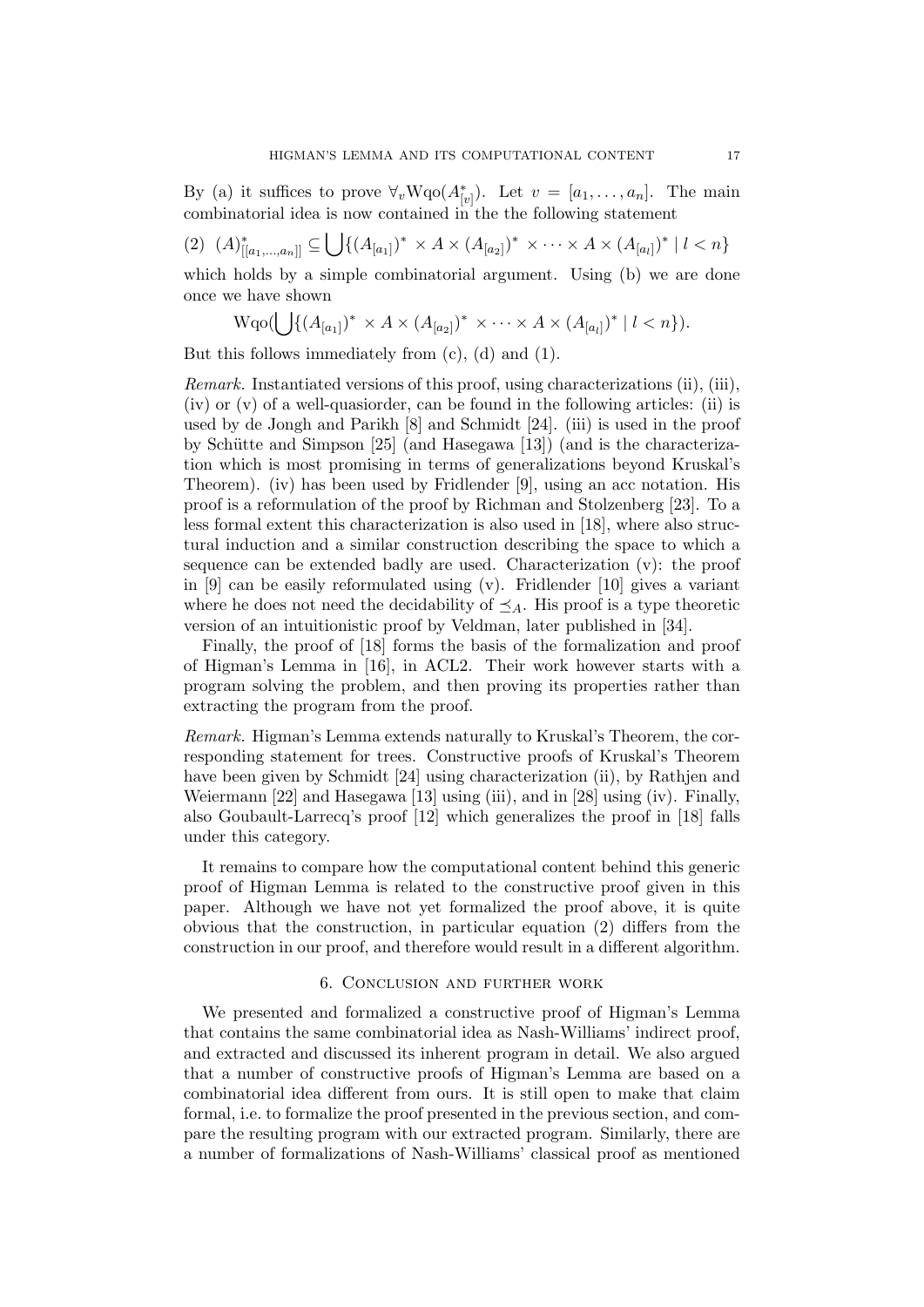in the introduction. It would be worthwile to confirm that they, in principle, lead to the same algorithm, which also corresponds to the algorithm in our extracted program.

Equally interesting is the question which of the discussed proofs are most suitable for applications such as termination of string- and term rewriting systems, see e.g. [35, 12, 30] for recent discussions on applications to termination proofs. A particularly promising application has been given in [20]. It will be worth checking how our alternative proof of Higman's Lemma and its extracted program can be utilized with regard to these applications or further generalizations.

#### **REFERENCES**

- [1] U. Berger. Program extraction from normalization proofs. In M. Bezem and J. Groote, editors, Typed Lambda Calculi and Applications, volume 664 of LNCS, pages 91–106. Springer Verlag, Berlin, Heidelberg, New York, 1993.
- [2] U. Berger, K. Miyamoto, H. Schwichtenberg, and M. Seisenberger. Minlog A Tool for Program Extraction Supporting Algebras and Coalgebras. In A. Corradini, B. Klin, and C. Cîrstea, editors, Algebra and Coalgebra in Computer Science, CALCO'11, volume 6859 of LNCS, pages 393–399. Springer Verlag, Berlin, Heidelberg, New York, 2011.
- [3] S. Berghofer. A constructive proof of Higman's lemma in Isabelle. In Types for Proofs and Programs, volume 3085 of Lecture Notes in Computer Science, pages 66–82. Springer Verlag, Berlin, Heidelberg, New York, 2004.
- [4] E. A. Cichon and E. T. Bittar. Ordinal recursive bounds for Higman's theorem. Theoretical Computer Science, 201(1-2):63–84, 1998.
- [5] Coq Development Team. The Coq Proof Assistant Reference Manual Version 8.2. Inria, 2009.
- [6] T. Coquand. A proof of Higman's lemma by structural induction. Unpublished Manuscript, April 1993.
- [7] T. Coquand and D. Fridlender. A proof of Higman's lemma by structural induction. Unpublished Manuscript. Available online at: www.cse.chalmers.se/~coquand/ open1.ps.z, November 1993.
- [8] D. de Jongh and R. Parikh. Well partial orderings and their order types. Indagationes Mathematicae, 14:195–207, 1977.
- [9] D. Fridlender. Ramsey's Theorem in Type Theory, 1993. Licentiate Thesis, Chalmers University of Technology and University of Göteburg.
- [10] D. Fridlender. Higman's Lemma in Type Theory. PhD thesis, Chalmers University of Technology, Göteborg, 1997.
- [11] J.-Y. Girard. Proof Theory and Logical Complexity. Bibliopolis, Napoli, 1987.
- [12] J. Goubault-Larrecq. A Constructive Proof of the Topological Kruskal Theorem. In K. Chatterjee and J. Sgall, editors, Mathematical foundations of computer science 2013, 38th international symposium, MFCS 2013, volume 8087 of LNCS, pages 22– 41. Springer Verlag, Berlin, Heidelberg, New York, 2013.
- [13] R. Hasegawa. Well–Ordering of Algebra and Kruskal's Theorem. In N. D. Jones, M. Hagiya, and M. Sato, editors, Logic, Language and Computation. Festschrift in Honor of Satoru Takasu, volume 792 of Lecture Notes in Computer Science, pages 133–172. Springer Verlag, Berlin, Heidelberg, New York, 1994.
- [14] H. Herbelin. A program from an A-translated impredicative proof of Higman's Lemma. http://coq.inria.fr/contribs/higman.html, 1994.
- [15] G. Higman. Ordering by divisibility in abstract algebras. Proc. London Math. Soc., 2:326–336, 1952.
- [16] F.-J. Martín-Mateos, J.-L. Ruiz-Reina, J.-A. Alonso, and M.-J. Hidalgo. Proof pearl: A Formal Proof of Higman's Lemma in ACL2. Journal of Automatic Reasoning, 47(3):229–250, 2011.